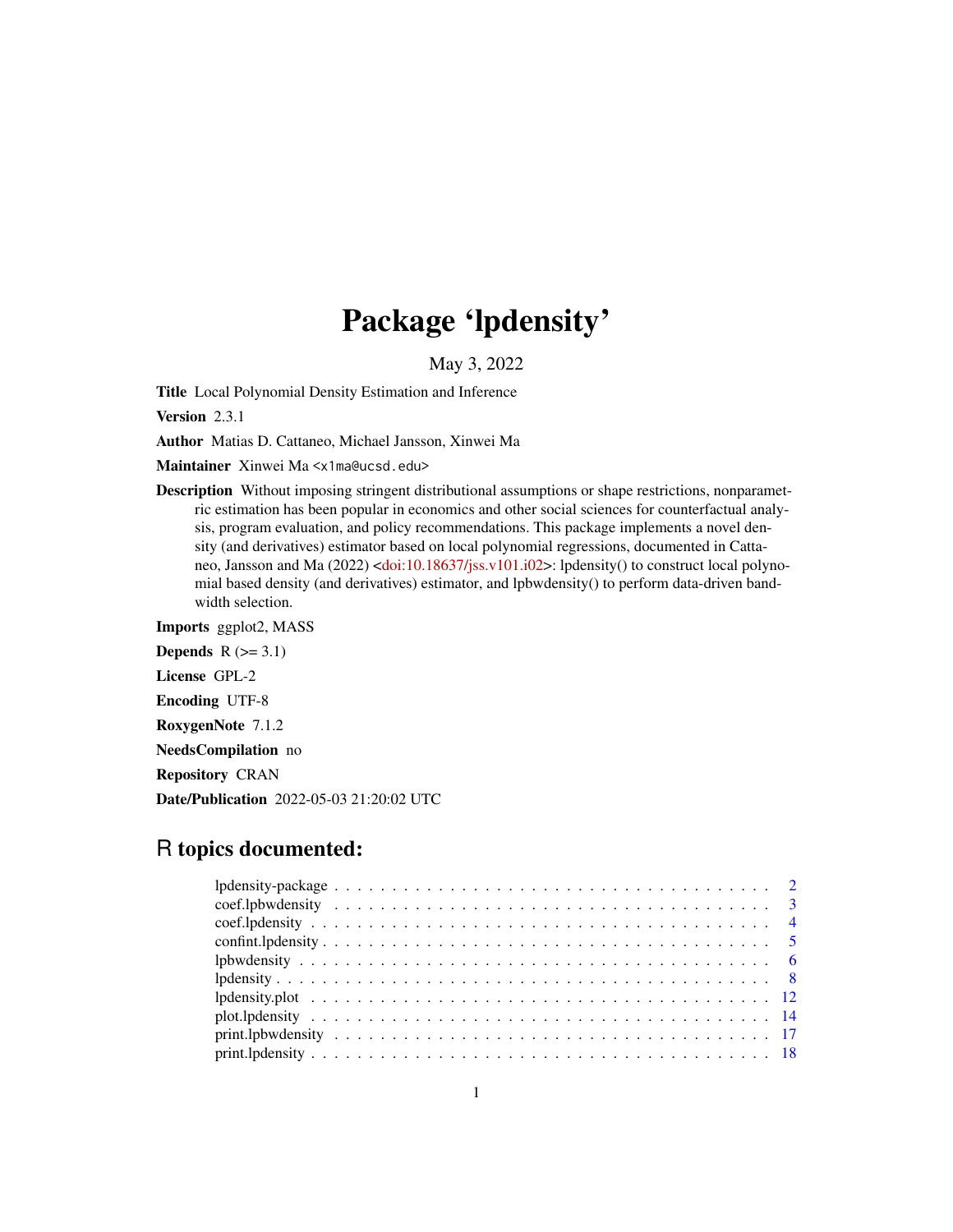<span id="page-1-0"></span>

| Index |  |  |  |  |  |  |  |  |  |  |  |  |  |  |  |  |  |
|-------|--|--|--|--|--|--|--|--|--|--|--|--|--|--|--|--|--|
|       |  |  |  |  |  |  |  |  |  |  |  |  |  |  |  |  |  |

lpdensity-package *lpdensity: Local Polynomial Density Estimation and Inference*

#### **Description**

Without imposing stringent distributional assumptions or shape restrictions, nonparametric estimation has been popular in economics and other social sciences for counterfactual analysis, program evaluation, and policy recommendations. This package implements a novel density (and derivatives) estimator based on local polynomial regressions, documented in Cattaneo, Jansson and Ma (2020, 2022a).

[lpdensity](#page-7-1) implements the local polynomial regression based density (and derivatives) estimator. Robust bias-corrected inference methods, both pointwise (confidence intervals) and uniform (confidence bands), are also implemented. 1pbwdensity implements the bandwidth selection methods. See Cattaneo, Jansson and Ma (2022b) for more implementation details and illustrations.

Related Stata and R packages useful for nonparametric estimation and inference are available at <https://nppackages.github.io/>.

## Author(s)

Matias D. Cattaneo, Princeton University. <cattaneo@princeton.edu>.

Michael Jansson, University of California Berkeley. <mjansson@econ.berkeley.edu>.

Xinwei Ma (maintainer), University of California San Diego. <x1ma@ucsd.edu>.

#### References

Calonico, S., M. D. Cattaneo, and M. H. Farrell. 2018. [On the Effect of Bias Estimation on](https://nppackages.github.io/references/Calonico-Cattaneo-Farrell_2018_JASA.pdf) [Coverage Accuracy in Nonparametric Inference.](https://nppackages.github.io/references/Calonico-Cattaneo-Farrell_2018_JASA.pdf) *Journal of the American Statistical Association*, 113(522): 767-779. doi: [10.1080/01621459.2017.1285776](https://doi.org/10.1080/01621459.2017.1285776)

Calonico, S., M. D. Cattaneo, and M. H. Farrell. 2022. [Coverage Error Optimal Confidence Inter](https://cattaneo.princeton.edu/papers/Calonico-Cattaneo-Farrell_2021_Bernoulli.pdf)[vals for Local Polynomial Regression.](https://cattaneo.princeton.edu/papers/Calonico-Cattaneo-Farrell_2021_Bernoulli.pdf) *Bernoulli*, forthcoming.

Cattaneo, M. D., M. Jansson, and X. Ma. 2020. [Simple Local Polynomial Density Estimators.](https://nppackages.github.io/references/Cattaneo-Jansson-Ma_2020_JASA.pdf) *Journal of the American Statistical Association*, 115(531): 1449-1455. doi: [10.1080/01621459.2019.1635480](https://doi.org/10.1080/01621459.2019.1635480)

Cattaneo, M. D., M. Jansson, and X. Ma. 2022a. [Local Regression Distribution Estimators.](https://nppackages.github.io/references/Cattaneo-Jansson-Ma_2022_JoE.pdf) *Journal of Econometrics*, forthcoming. doi: [10.1016/j.jeconom.2021.01.006](https://doi.org/10.1016/j.jeconom.2021.01.006)

Cattaneo, M. D., M. Jansson, and X. Ma. 2022b. [lpdensity: Local Polynomial Density Estimation](https://nppackages.github.io/references/Cattaneo-Jansson-Ma_2022_JSS.pdf) [and Inference.](https://nppackages.github.io/references/Cattaneo-Jansson-Ma_2022_JSS.pdf) *Journal of Statistical Software*, 101(2), 1–25. doi: [10.18637/jss.v101.i02](https://doi.org/10.18637/jss.v101.i02)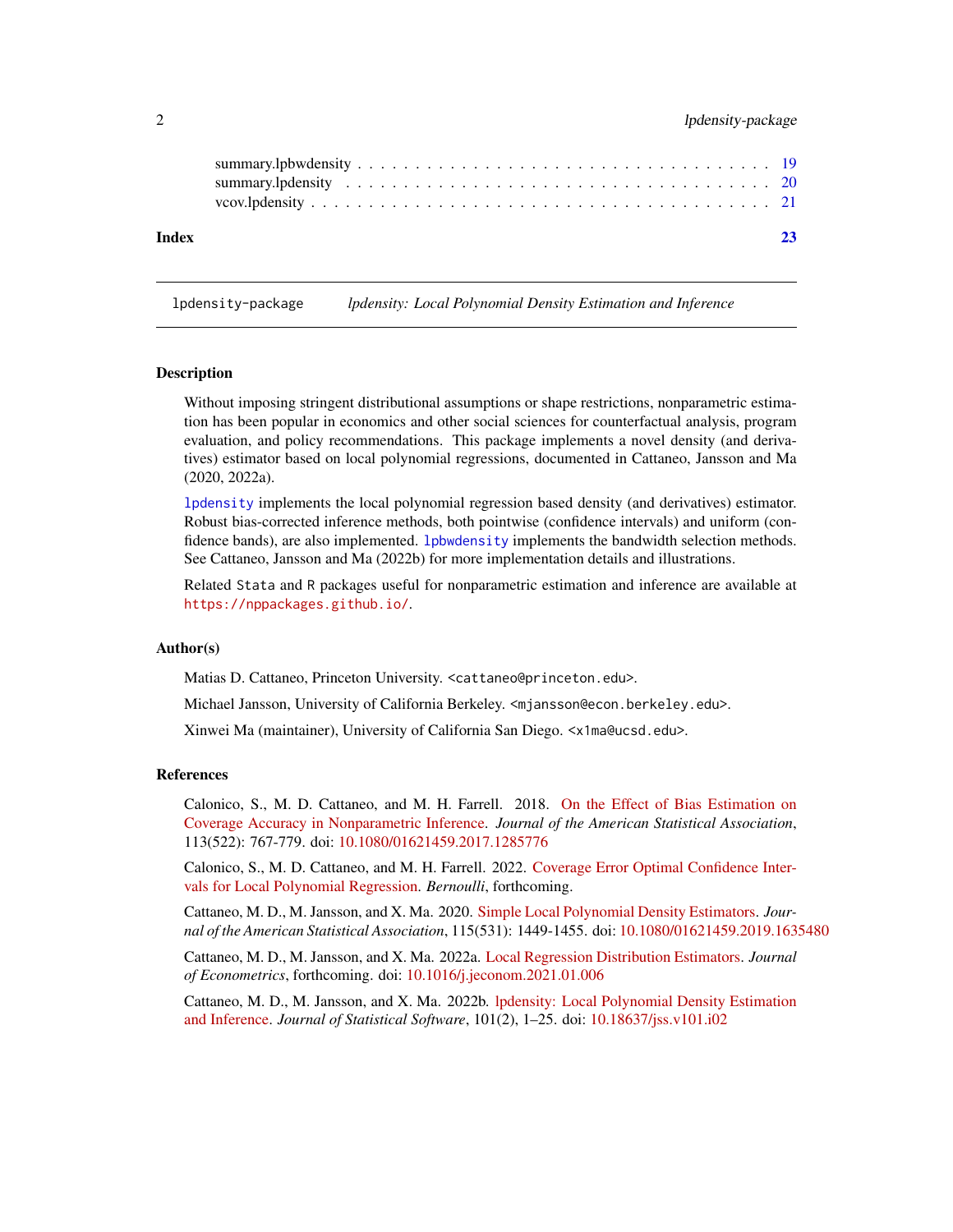<span id="page-2-1"></span><span id="page-2-0"></span>coef.lpbwdensity *Coef Method for Local Polynomial Density Bandwidth Selection*

## Description

The coef method for local polynomial density bandwidth selection objects.

## Usage

```
## S3 method for class 'lpbwdensity'
coef(object, ...)
```
## Arguments

| object | Class "lpbwdensity" object, obtained by calling 1 phydensity. |
|--------|---------------------------------------------------------------|
| .      | Other arguments.                                              |

## Value

A matrix containing grid points and selected bandwidths.

## Author(s)

Matias D. Cattaneo, Princeton University. <cattaneo@princeton.edu>. Michael Jansson, University of California Berkeley. <mjansson@econ.berkeley.edu>. Xinwei Ma (maintainer), University of California San Diego. <x1ma@ucsd.edu>.

## See Also

[lpbwdensity](#page-5-1) for data-driven bandwidth selection.

Supported methods: [coef.lpbwdensity](#page-2-1), [print.lpbwdensity](#page-16-1), [summary.lpbwdensity](#page-18-1).

## Examples

```
# Generate a random sample
set.seed(42); X <- rnorm(2000)
# Construct bandwidth
```
coef(lpbwdensity(X))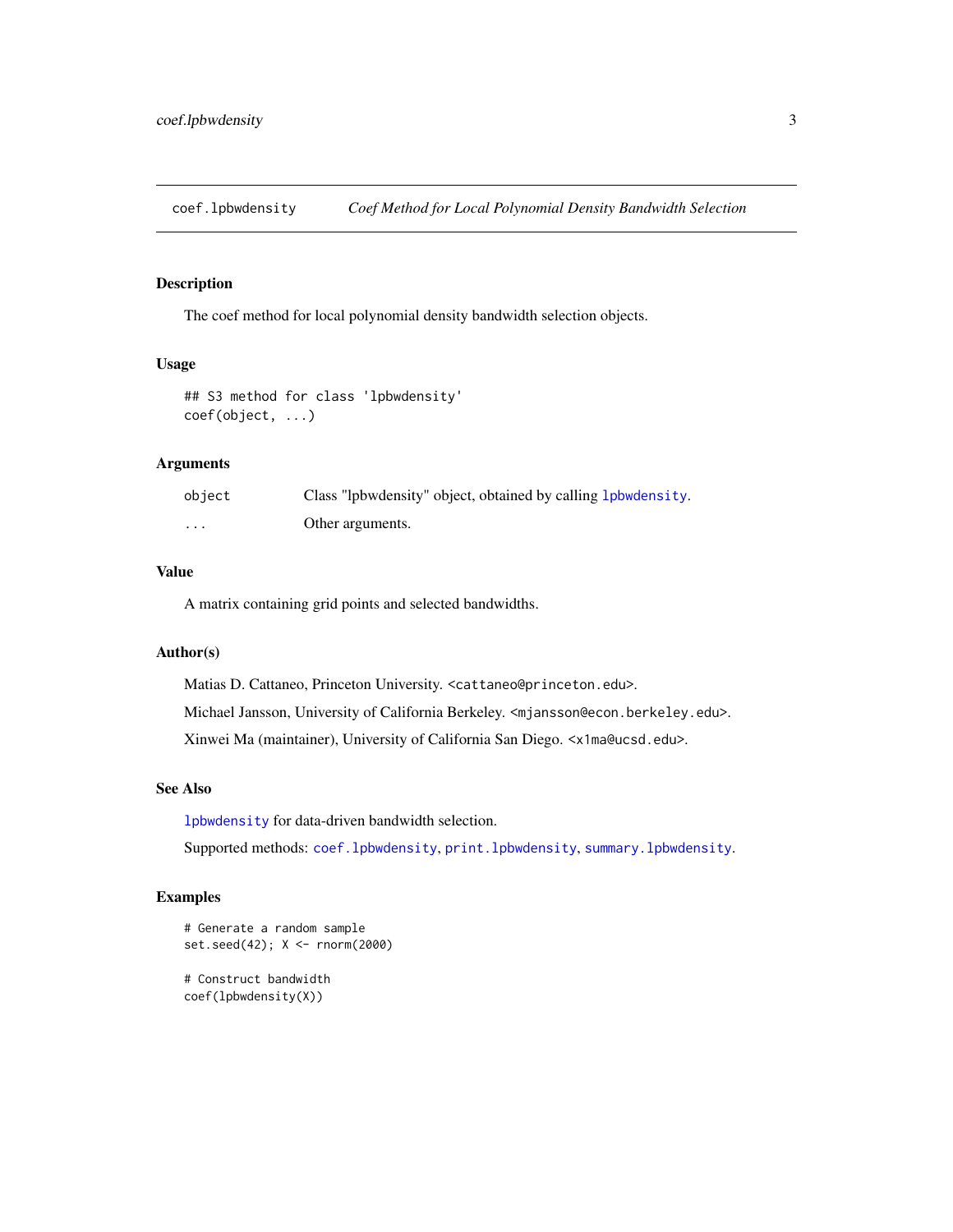<span id="page-3-1"></span><span id="page-3-0"></span>

## Description

The coef method for local polynomial density objects.

#### Usage

```
## S3 method for class 'lpdensity'
coef(object, ...)
```
## Arguments

| object   | Class "lpdensity" object, obtained by calling 1 pdensity. |
|----------|-----------------------------------------------------------|
| $\cdots$ | Additional options.                                       |

## Value

A matrix containing grid points and density estimates using p- and q-th order local polynomials.

## Author(s)

Matias D. Cattaneo, Princeton University. <cattaneo@princeton.edu>. Michael Jansson, University of California Berkeley. <mjansson@econ.berkeley.edu>. Xinwei Ma (maintainer), University of California San Diego. <x1ma@ucsd.edu>.

#### See Also

[lpdensity](#page-7-1) for local polynomial density estimation.

Supported methods: [coef.lpdensity](#page-3-1), [confint.lpdensity](#page-4-1), [plot.lpdensity](#page-13-1), [print.lpdensity](#page-17-1), [summary.lpdensity](#page-19-1), [vcov.lpdensity](#page-20-1).

## Examples

```
# Generate a random sample
set.seed(42); X <- rnorm(2000)
# Estimate density and report results
coef(lpdensity(data = X, bwselect = "imse-dpi"))
```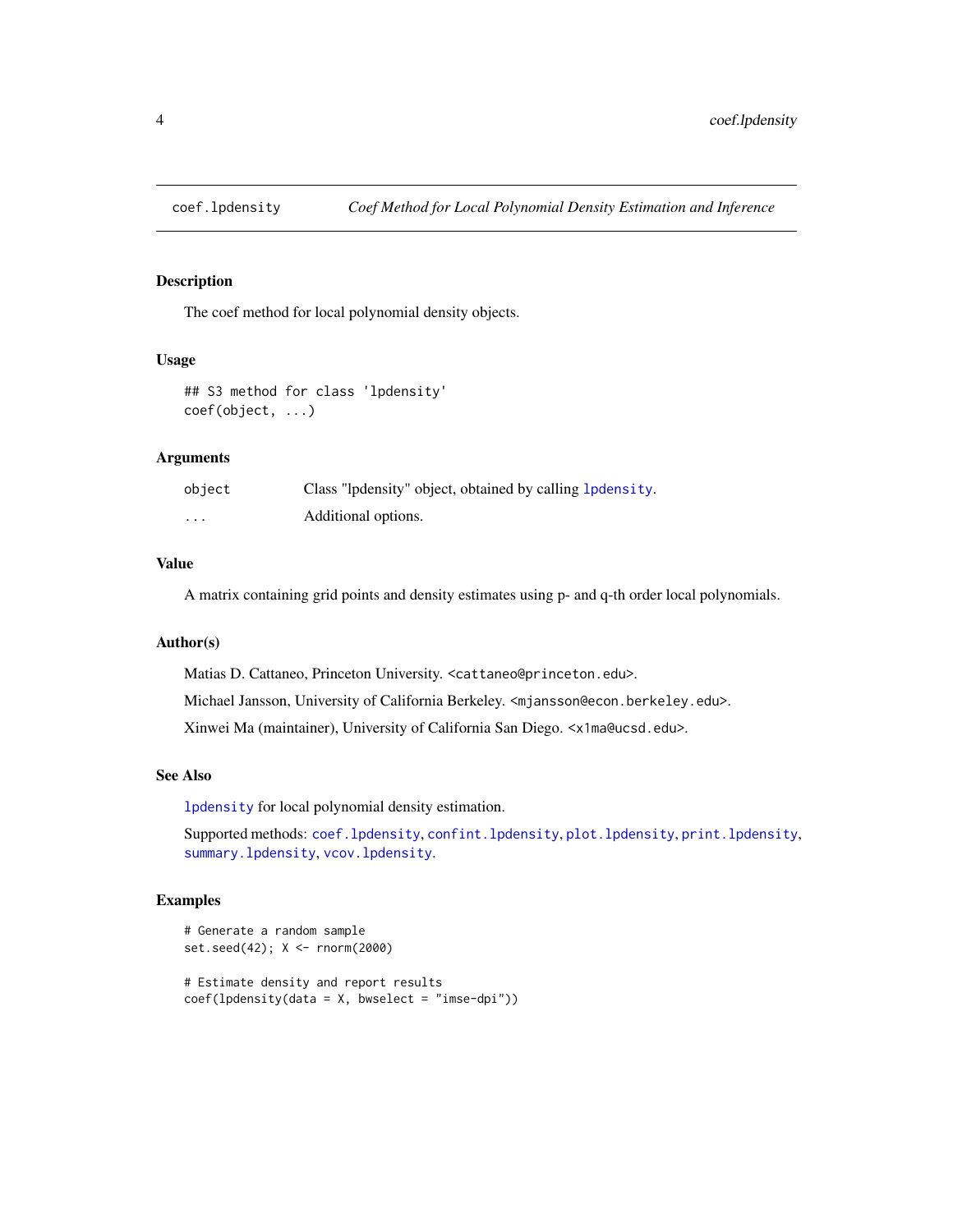<span id="page-4-1"></span><span id="page-4-0"></span>confint.lpdensity *Confint Method for Local Polynomial Density Estimation and Inference*

## Description

The confint method for local polynomial density objects.

#### Usage

```
## S3 method for class 'lpdensity'
confint(object, parm = NULL, level = NULL, ...)
```
## Arguments

| object   | Class "lpdensity" object, obtained by calling 1 pdensity.                                                                                                                                                                                                                                                                                                                                                                                                                                                                                  |
|----------|--------------------------------------------------------------------------------------------------------------------------------------------------------------------------------------------------------------------------------------------------------------------------------------------------------------------------------------------------------------------------------------------------------------------------------------------------------------------------------------------------------------------------------------------|
| parm     | Integer, indicating which parameters are to be given confidence intervals.                                                                                                                                                                                                                                                                                                                                                                                                                                                                 |
| level    | Numeric scalar between 0 and 1, the significance level for computing confidence<br>intervals                                                                                                                                                                                                                                                                                                                                                                                                                                               |
| $\ddots$ | Additional options, including (i) grid specifies a subset of grid points to display<br>the bandwidth; (ii) gridIndex specifies the indices of grid points to display<br>the bandwidth (this is the same as parm); (iii) alpha specifies the significance<br>level (this is 1-level); (iv) CIuniform specifies whether displaying pointwise<br>confidence intervals (FALSE, default) or the uniform confidence band (TRUE); $(v)$<br>CI simular specifies the number of simulations used to construct critical values<br>(default is 2000). |

## Value

A matrix containing grid points and confidence interval end points using p- and q-th order local polynomials.

## Author(s)

Matias D. Cattaneo, Princeton University. <cattaneo@princeton.edu>.

Michael Jansson, University of California Berkeley. <mjansson@econ.berkeley.edu>.

Xinwei Ma (maintainer), University of California San Diego. <x1ma@ucsd.edu>.

#### See Also

[lpdensity](#page-7-1) for local polynomial density estimation.

Supported methods: [coef.lpdensity](#page-3-1), [confint.lpdensity](#page-4-1), [plot.lpdensity](#page-13-1), [print.lpdensity](#page-17-1), [summary.lpdensity](#page-19-1), [vcov.lpdensity](#page-20-1).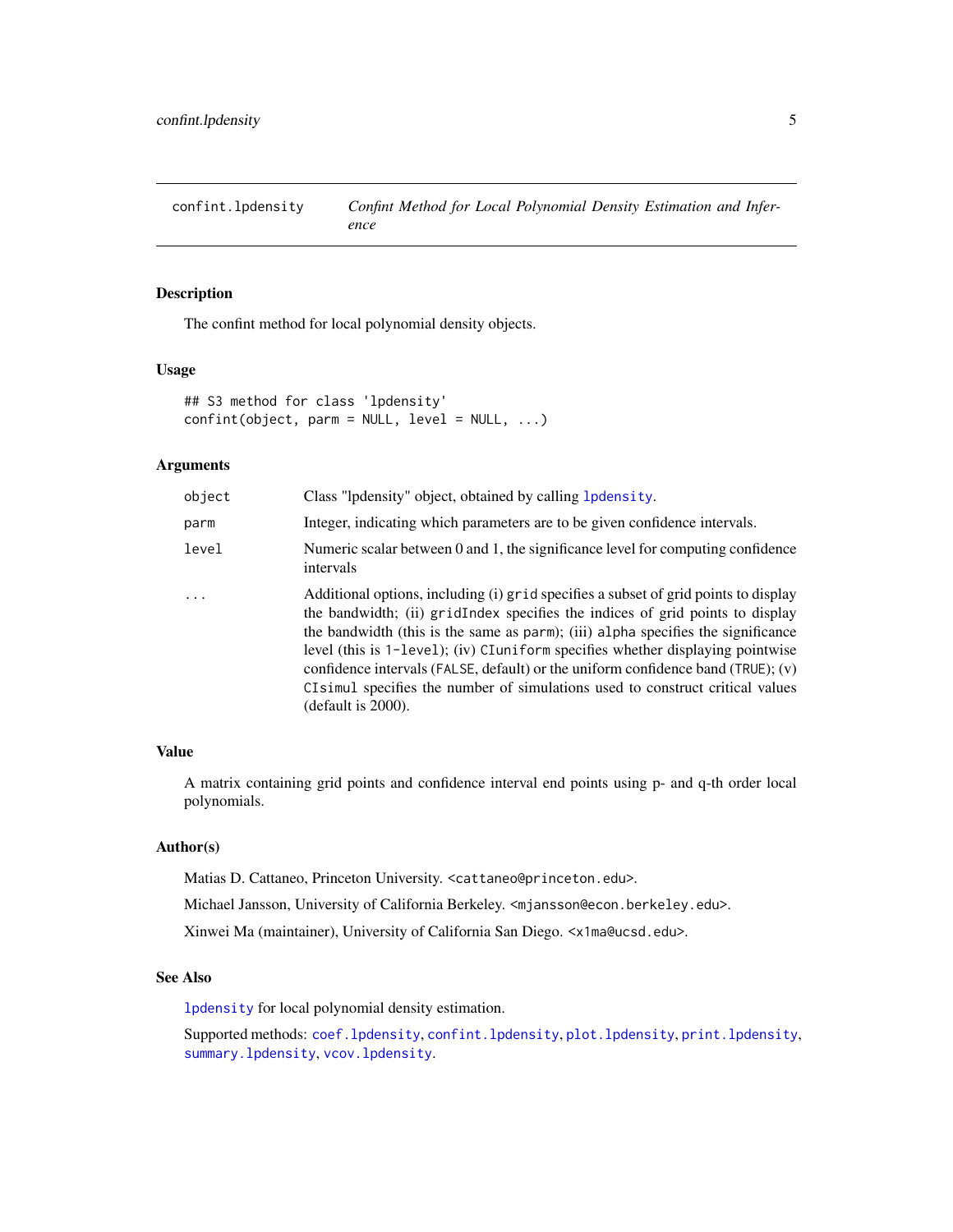## Examples

```
# Generate a random sample
set.seed(42); X <- rnorm(2000)
# Estimate density and report 95% confidence intervals
est1 \le lpdensity(data = X, bwselect = "imse-dpi")
confint(est1)
# Report results for a subset of grid points
confint(est1, parm=est1$Estimate[4:10, "grid"])
confint(est1, grid=est1$Estimate[4:10, "grid"])
confint(est1, gridIndex=4:10)
# Report the 99% uniform confidence band
# Fix the seed for simulating critical values
set.seed(42); confint(est1, level=0.99, CIuniform=TRUE)
set.seed(42); confint(est1, alpha=0.01, CIuniform=TRUE)
```
<span id="page-5-1"></span>lpbwdensity *Data-driven Bandwidth Selection for Local Polynomial Density Estimators*

#### **Description**

[lpbwdensity](#page-5-1) implements the bandwidth selection methods for local polynomial based density (and derivatives) estimation proposed and studied in Cattaneo, Jansson and Ma (2020, 2022a). See Cattaneo, Jansson and Ma (2022b) for more implementation details and illustrations.

Companion command: [lpdensity](#page-7-1) for estimation and robust bias-corrected inference.

Related Stata and R packages useful for nonparametric estimation and inference are available at <https://nppackages.github.io/>.

#### Usage

```
lpbwdensity(
  data,
  grid = NULL,p = NULL,v = NULL,kernel = c("triangular", "uniform", "epanechnikov"),
  bwselect = c("mse-dpi", "imse-dpi", "mse-rot", "imse-rot"),
  massPoints = TRUE,
  stdVar = TRUE,
  regularize = TRUE,
  nLocalMin = NULL,
  nUniqueMin = NULL,
 Cweights = NULL,
  Pweights = NULL
)
```
<span id="page-5-0"></span>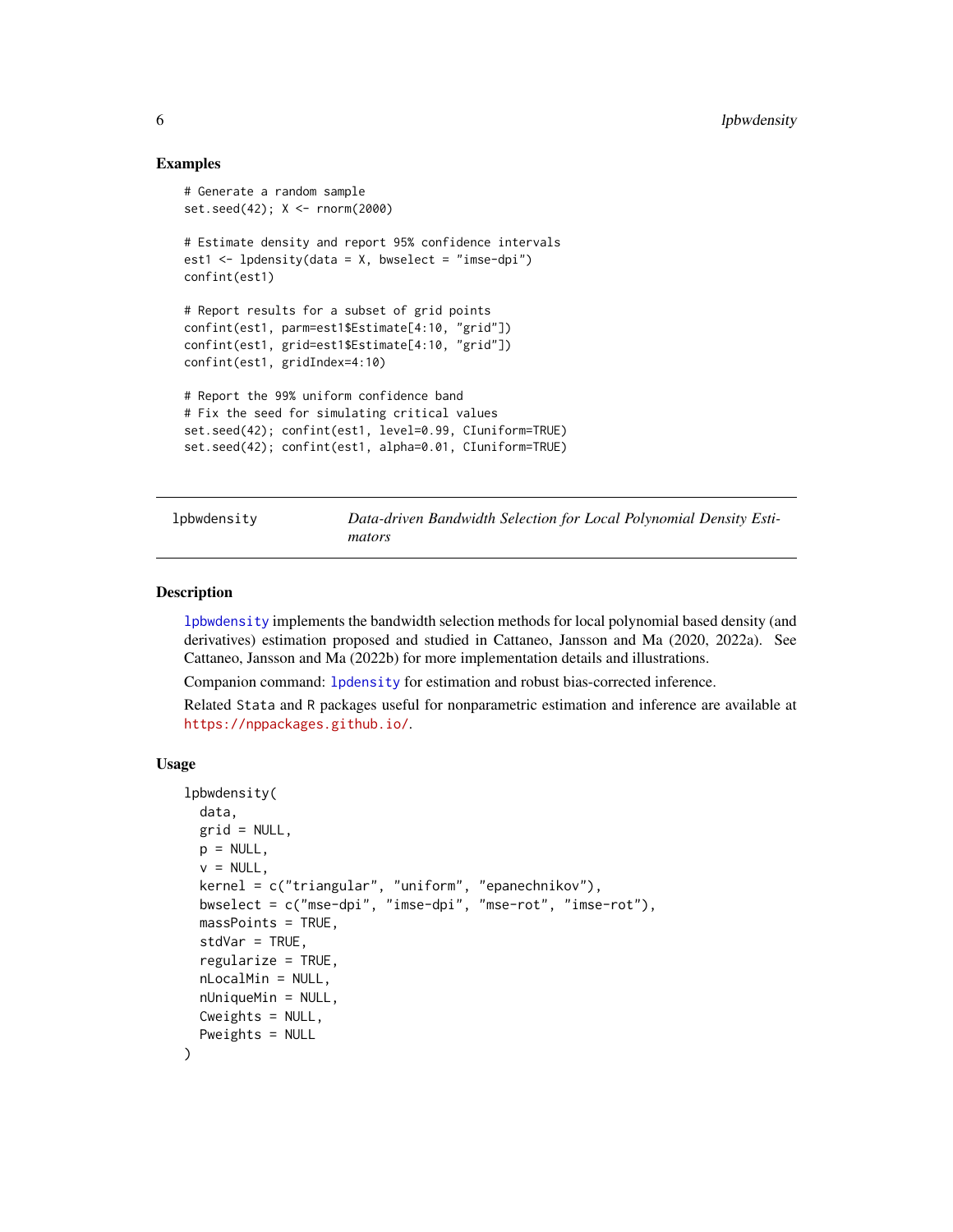## lpbwdensity 7

## Arguments

| data         | Numeric vector or one dimensional matrix/data frame, the raw data.                                                                                                                                                                                                                                                                                                                                                                                                                   |
|--------------|--------------------------------------------------------------------------------------------------------------------------------------------------------------------------------------------------------------------------------------------------------------------------------------------------------------------------------------------------------------------------------------------------------------------------------------------------------------------------------------|
| grid         | Numeric, specifies the grid of evaluation points. When set to default, grid points<br>will be chosen as 0.05-0.95 percentiles of the data, with a step size of 0.05.                                                                                                                                                                                                                                                                                                                 |
| p            | Nonnegative integer, specifies the order of the local polynomial used to construct<br>point estimates. (Default is 2.)                                                                                                                                                                                                                                                                                                                                                               |
| $\vee$       | Nonnegative integer, specifies the derivative of the distribution function to be<br>estimated. 0 for the distribution function, 1 (default) for the density funtion, etc.                                                                                                                                                                                                                                                                                                            |
| kernel       | String, specifies the kernel function, should be one of "triangular", "uniform"<br>or "epanechnikov".                                                                                                                                                                                                                                                                                                                                                                                |
| bwselect     | String, specifies the method for data-driven bandwidth selection. This option<br>will be ignored if bw is provided. Can be (1) "mse-dpi" (default, mean squared<br>error-optimal bandwidth selected for each grid point); or (2) "imse-dpi" (in-<br>tegrated MSE-optimal bandwidth, common for all grid points); (3) "mse-rot"<br>(rule-of-thumb bandwidth with Gaussian reference model); and (4) "imse-rot"<br>(integrated rule-of-thumb bandwidth with Gaussian reference model). |
| massPoints   | TRUE (default) or FALSE, specifies whether point estimates and standard errors<br>should be adjusted if there are mass points in the data.                                                                                                                                                                                                                                                                                                                                           |
| stdVar       | TRUE (default) or FALSE, specifies whether the data should be standardized for<br>bandwidth selection.                                                                                                                                                                                                                                                                                                                                                                               |
| regularize   | TRUE (default) or FALSE, specifies whether the bandwidth should be regularized.<br>When set to TRUE, the bandwidth is chosen such that the local region includes at<br>least nLocalMin observations and at least nUniqueMin unique observations.                                                                                                                                                                                                                                     |
| nLocalMin    | Nonnegative integer, specifies the minimum number of observations in each lo-<br>cal neighborhood. This option will be ignored if regularize=FALSE. Default is<br>$20 + p + 1$ .                                                                                                                                                                                                                                                                                                     |
| nUniqueMin   | Nonnegative integer, specifies the minimum number of unique observations in<br>each local neighborhood. This option will be ignored if regularize=FALSE.<br>Default is 20+p+1.                                                                                                                                                                                                                                                                                                       |
| Cweights     | Numeric vector, specifies the weights used for counterfactual distribution con-<br>struction. Should have the same length as the data. This option will be ignored<br>if bwselect is "mse-rot" or "imse-rot".                                                                                                                                                                                                                                                                        |
| Pweights     | Numeric vector, specifies the weights used in sampling. Should have the same<br>length as the data. This option will be ignored if bwselect is "mse-rot" or<br>"imse-rot".                                                                                                                                                                                                                                                                                                           |
| <b>Value</b> |                                                                                                                                                                                                                                                                                                                                                                                                                                                                                      |

- BW A matrix containing (1) grid (grid point), (2) bw (bandwidth), (3) nh (number of observations in each local neighborhood), and (4) nhu (number of unique observations in each local neighborhood).
- opt A list containing options passed to the function.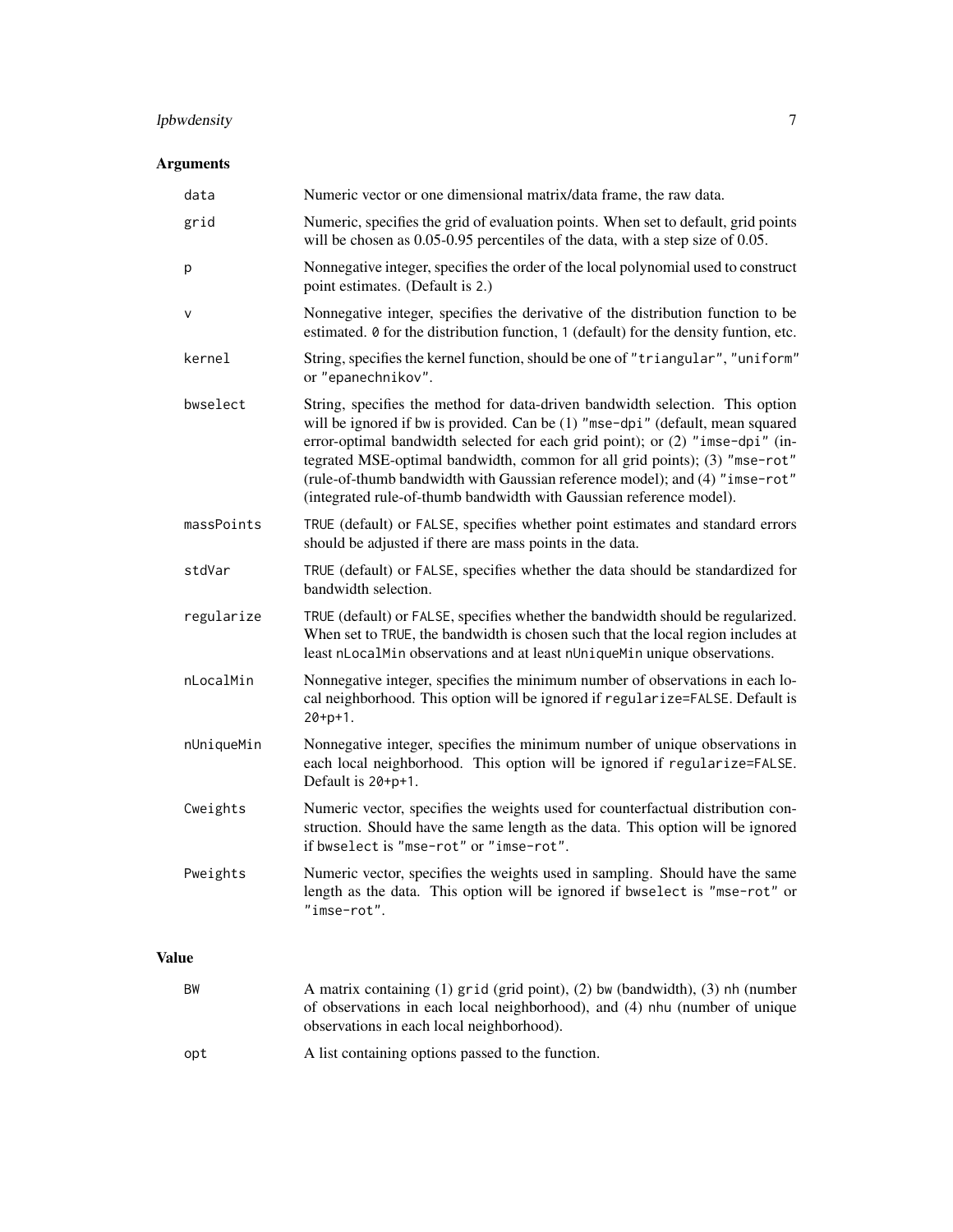#### <span id="page-7-0"></span>Author(s)

Matias D. Cattaneo, Princeton University. <cattaneo@princeton.edu>.

Michael Jansson, University of California Berkeley. <mjansson@econ.berkeley.edu>.

Xinwei Ma (maintainer), University of California San Diego. <x1ma@ucsd.edu>.

#### References

Cattaneo, M. D., M. Jansson, and X. Ma. 2020. [Simple Local Polynomial Density Estimators.](https://nppackages.github.io/references/Cattaneo-Jansson-Ma_2020_JASA.pdf) *Journal of the American Statistical Association*, 115(531): 1449-1455. doi: [10.1080/01621459.2019.1635480](https://doi.org/10.1080/01621459.2019.1635480)

Cattaneo, M. D., M. Jansson, and X. Ma. 2022a. [Local Regression Distribution Estimators.](https://nppackages.github.io/references/Cattaneo-Jansson-Ma_2022_JoE.pdf) *Journal of Econometrics*, forthcoming. doi: [10.1016/j.jeconom.2021.01.006](https://doi.org/10.1016/j.jeconom.2021.01.006)

Cattaneo, M. D., M. Jansson, and X. Ma. 2022b. [lpdensity: Local Polynomial Density Estimation](https://nppackages.github.io/references/Cattaneo-Jansson-Ma_2022_JSS.pdf) [and Inference.](https://nppackages.github.io/references/Cattaneo-Jansson-Ma_2022_JSS.pdf) *Journal of Statistical Software*, 101(2), 1–25. doi: [10.18637/jss.v101.i02](https://doi.org/10.18637/jss.v101.i02)

#### See Also

Supported methods: [coef.lpbwdensity](#page-2-1), [print.lpbwdensity](#page-16-1), [summary.lpbwdensity](#page-18-1).

#### Examples

```
# Generate a random sample
set.seed(42); X <- rnorm(2000)
# Construct bandwidth
bw1 \leftarrow lpbwdensity(X)
summary(bw1)
# Display bandwidths for a subset of grid points
summary(bw1, grid=bw1$BW[4:10, "grid"])
summary(bw1, gridIndex=4:10)
```
<span id="page-7-1"></span>lpdensity *Local Polynomial Density Estimation and Inference*

## Description

[lpdensity](#page-7-1) implements the local polynomial regression based density (and derivatives) estimator proposed in Cattaneo, Jansson and Ma (2020). Robust bias-corrected inference methods, both pointwise (confidence intervals) and uniform (confidence bands), are also implemented following the results in Cattaneo, Jansson and Ma (2020, 2022a). See Cattaneo, Jansson and Ma (2022b) for more implementation details and illustrations.

Companion command: [lpbwdensity](#page-5-1) for bandwidth selection.

Related Stata and R packages useful for nonparametric estimation and inference are available at <https://nppackages.github.io/>.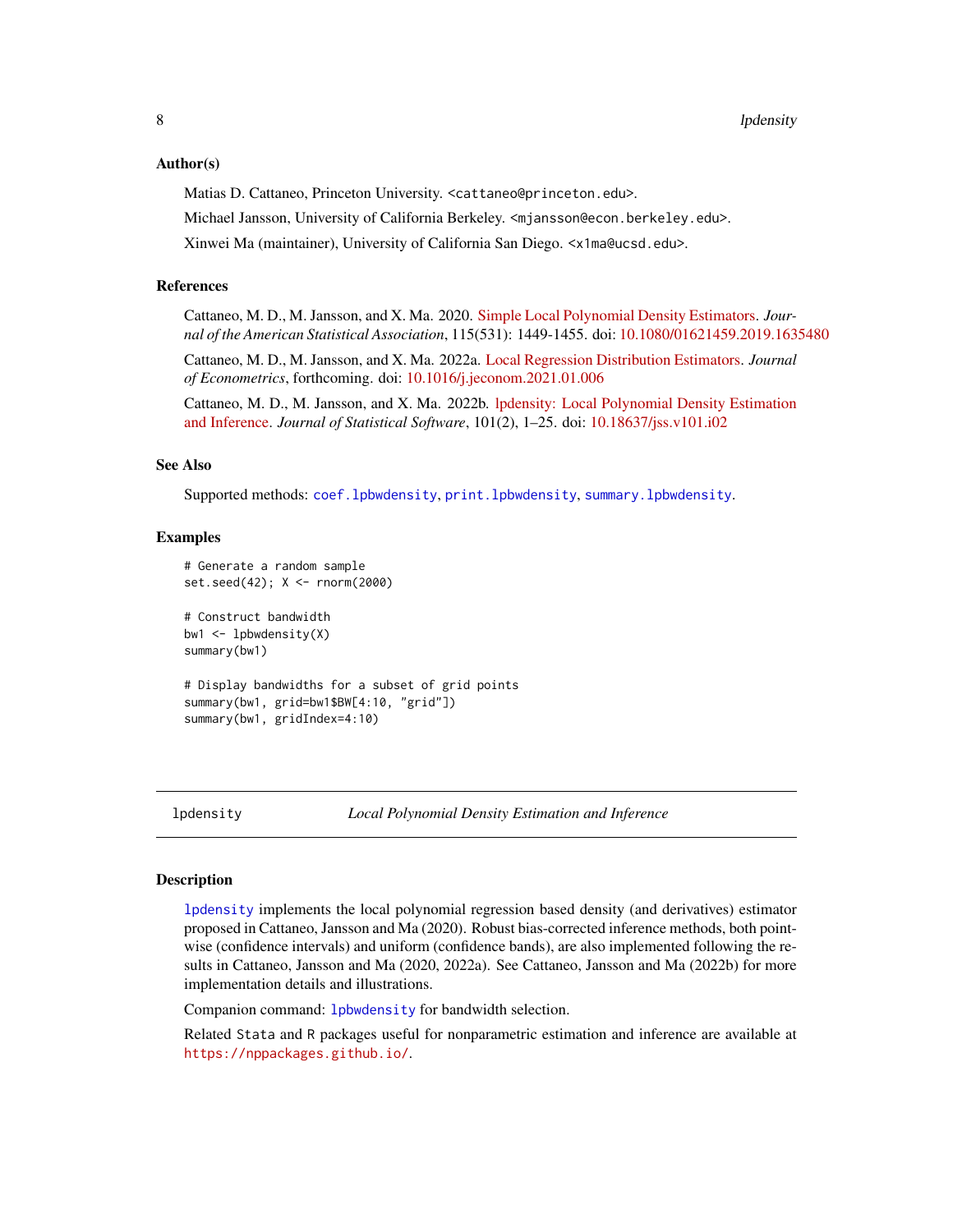#### lpdensity and the set of the set of the set of the set of the set of the set of the set of the set of the set o

## Usage

```
lpdensity(
 data,
 grid = NULL,
 bw = NULL,p = NULL,q = NULL,v = NULL,kernel = c("triangular", "uniform", "epanechnikov"),
 scale = NULL,
 massPoints = TRUE,
 bwselect = c("mse-dpi", "imse-dpi", "mse-rot", "imse-rot"),
 stdVar = TRUE,
 regularize = TRUE,
 nLocalMin = NULL,
 nUniqueMin = NULL,
 Cweights = NULL,
 Pweights = NULL
\mathcal{L}
```
## Arguments

| data         | Numeric vector or one dimensional matrix/data frame, the raw data.                                                                                                                                                                                                                                                           |
|--------------|------------------------------------------------------------------------------------------------------------------------------------------------------------------------------------------------------------------------------------------------------------------------------------------------------------------------------|
| grid         | Numeric, specifies the grid of evaluation points. When set to default, grid points<br>will be chosen as 0.05-0.95 percentiles of the data, with a step size of 0.05.                                                                                                                                                         |
| bw           | Numeric, specifies the bandwidth used for estimation. Can be (1) a positive<br>scalar (common bandwidth for all grid points); or (2) a positive numeric vector<br>specifying bandwidths for each grid point (should be the same length as grid).                                                                             |
| p            | Nonnegative integer, specifies the order of the local polynomial used to construct<br>point estimates. (Default is 2.)                                                                                                                                                                                                       |
| q            | Nonnegative integer, specifies the order of the local polynomial used to construct<br>confidence intervals/bands (a.k.a. the bias correction order). Default is p+1.<br>When set to be the same as p, no bias correction will be performed. Otherwise<br>it should be strictly larger than p.                                |
| $\mathsf{V}$ | Nonnegative integer, specifies the derivative of the distribution function to be<br>estimated. 0 for the distribution function, 1 (default) for the density funtion, etc.                                                                                                                                                    |
| kernel       | String, specifies the kernel function, should be one of "triangular", "uniform",<br>and "epanechnikov".                                                                                                                                                                                                                      |
| scale        | Numeric, specifies how estimates are scaled. For example, setting this parame-<br>ter to 0.5 will scale down both the point estimates and standard errors by half.<br>Default is 1. This parameter is useful if only part of the sample is employed for<br>estimation, and should not be confused with Cweights or Pweights. |
| massPoints   | TRUE (default) or FALSE, specifies whether point estimates and standard errors<br>should be adjusted if there are mass points in the data.                                                                                                                                                                                   |
| bwselect     | String, specifies the method for data-driven bandwidth selection. This option<br>will be ignored if bw is provided. Options are (1) "mse-dpi" (default, mean                                                                                                                                                                 |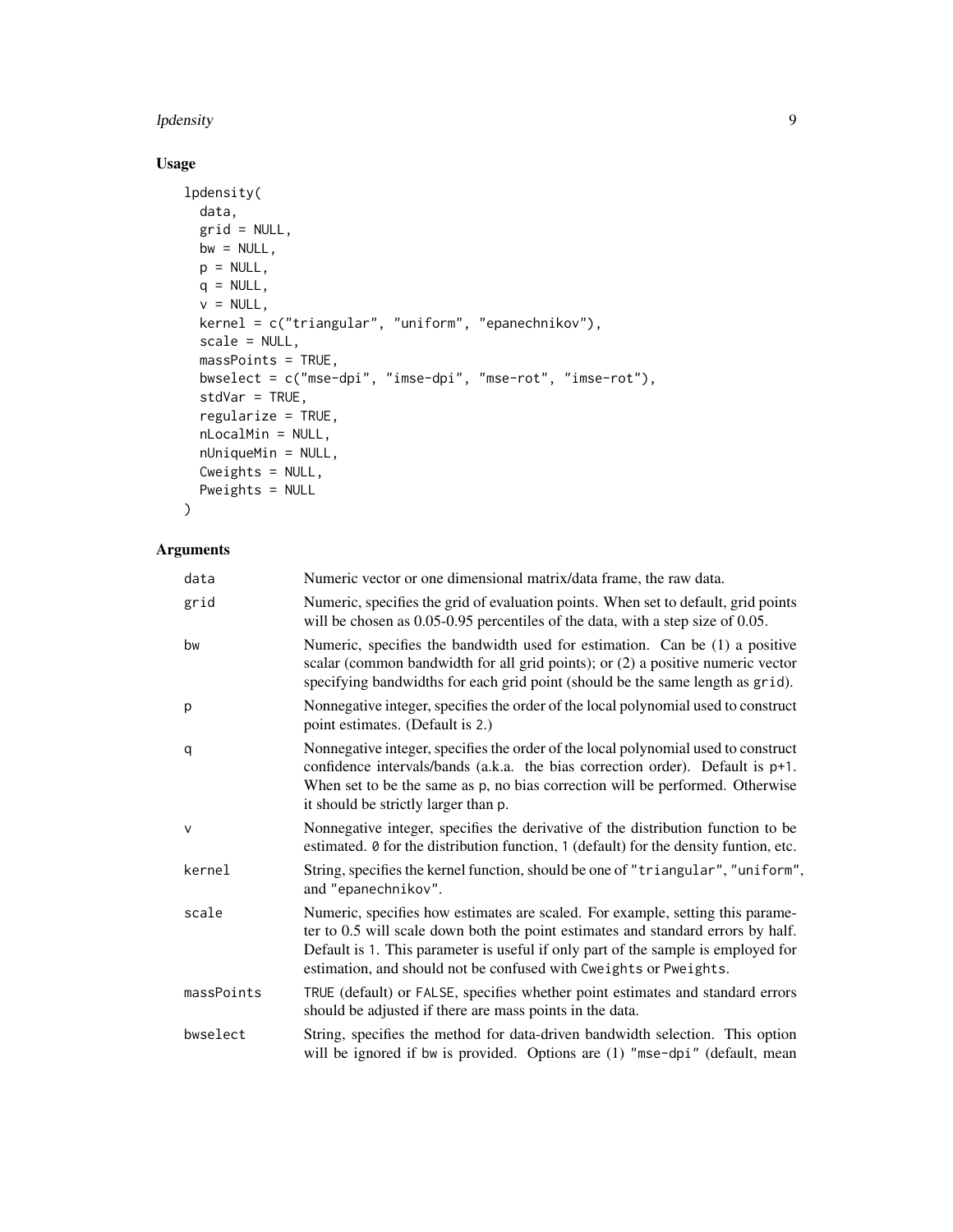|            | squared error-optimal bandwidth selected for each grid point); (2) "imse-dpi"<br>(integrated MSE-optimal bandwidth, common for all grid points); (3) "mse-rot"<br>(rule-of-thumb bandwidth with Gaussian reference model); and (4) "imse-rot"<br>(integrated rule-of-thumb bandwidth with Gaussian reference model). |
|------------|----------------------------------------------------------------------------------------------------------------------------------------------------------------------------------------------------------------------------------------------------------------------------------------------------------------------|
| stdVar     | TRUE (default) or FALSE, specifies whether the data should be standardized for<br>bandwidth selection.                                                                                                                                                                                                               |
| regularize | TRUE (default) or FALSE, specifies whether the bandwidth should be regularized.<br>When set to TRUE, the bandwidth is chosen such that the local region includes at<br>least nLocalMin observations and at least nUniqueMin unique observations.                                                                     |
| nLocalMin  | Nonnegative integer, specifies the minimum number of observations in each lo-<br>cal neighborhood. This option will be ignored if regularize=FALSE. Default is<br>$20+pt+1$ .                                                                                                                                        |
| nUniqueMin | Nonnegative integer, specifies the minimum number of unique observations in<br>each local neighborhood. This option will be ignored if regularize=FALSE.<br>Default is 20+p+1.                                                                                                                                       |
| Cweights,  | Numeric, specifies the weights used for counterfactual distribution construction.<br>Should have the same length as the data.                                                                                                                                                                                        |
| Pweights   | Numeric, specifies the weights used in sampling. Should have the same length<br>as the data.                                                                                                                                                                                                                         |

## Details

Bias correction is only used for the construction of confidence intervals/bands, but not for point estimation. The point estimates, denoted by f\_p, are constructed using local polynomial estimates of order p, while the centering of the confidence intervals/bands, denoted by f\_q, are constructed using local polynomial estimates of order q. The confidence intervals/bands take the form: [f\_q  $cv * SE(f_q)$ ,  $f_q + cv * SE(f_q)$ , where cv denotes the appropriate critical value and  $SE(f_q)$ denotes an standard error estimate for the centering of the confidence interval/band. As a result, the confidence intervals/bands may not be centered at the point estimates because they have been bias-corrected. Setting q and p to be equal results on centered at the point estimate confidence intervals/bands, but requires undersmoothing for valid inference (i.e., (I)MSE-optimal bandwdith for the density point estimator cannot be used). Hence the bandwidth would need to be specified manually when q=p, and the point estimates will not be (I)MSE optimal. See Cattaneo, Jansson and Ma (2020, 2022a) for details, and also Calonico, Cattaneo, and Farrell (2018, 2022) for robust bias correction methods.

Sometimes the density point estimates may lie outside of the confidence intervals/bands, which can happen if the underlying distribution exhibits high curvature at some evaluation point(s). One possible solution in this case is to increase the polynomial order p or to employ a smaller bandwidth.

#### Value

Estimate A matrix containing (1) grid (grid points), (2) bw (bandwidths), (3) nh (number of observations in each local neighborhood), (4) nhu (number of unique observations in each local neighborhood), (5) f\_p (point estimates with p-th order local polynomial), (6) f\_q (point estimates with q-th order local polynomial, only if option q is nonzero), (7) se\_p (standard error corresponding to  $f_p$ ), and (8) se $_q$  (standard error corresponding to  $f_q$ ).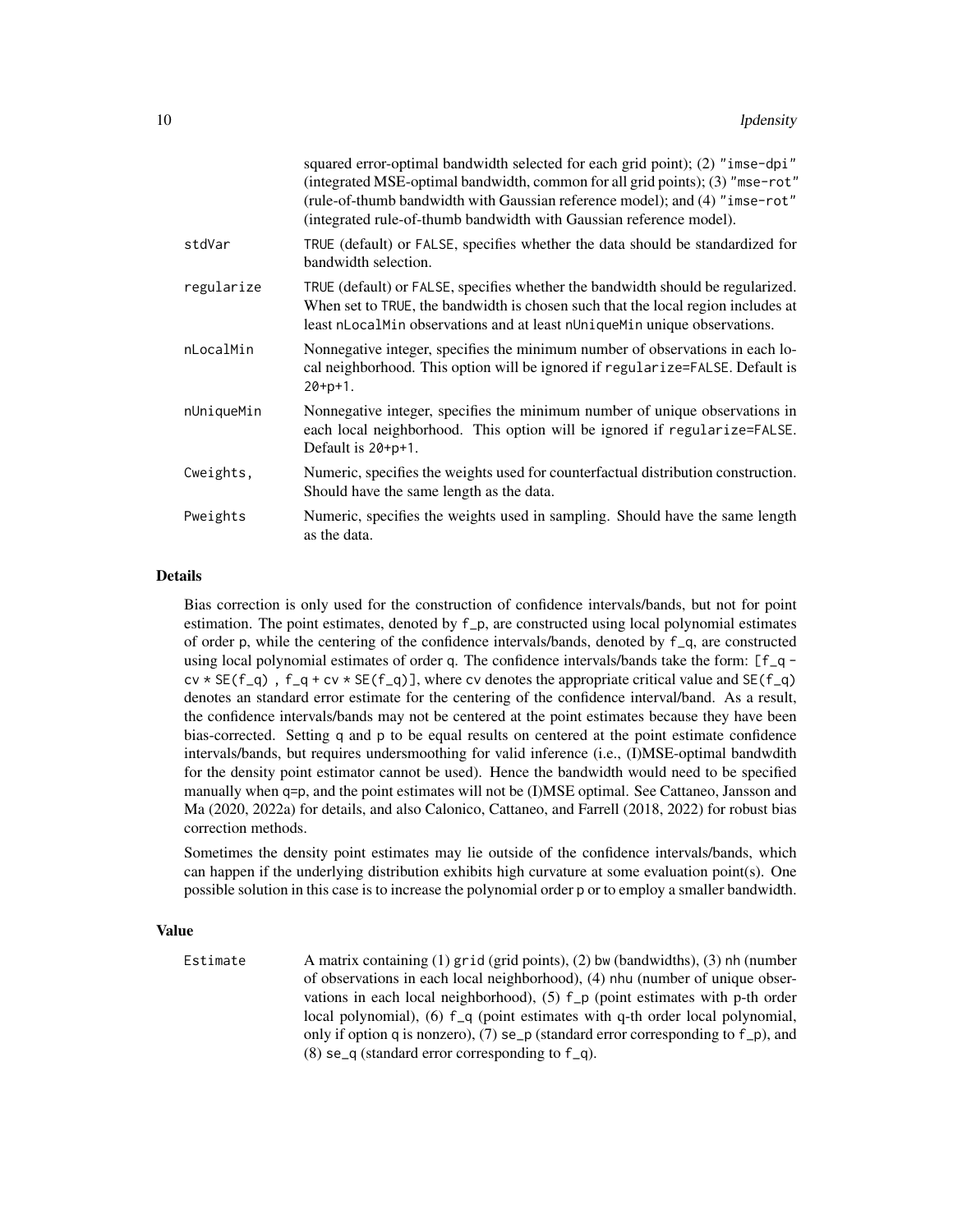#### <span id="page-10-0"></span>lpdensity and the state of the state of the state of the state of the state of the state of the state of the state of the state of the state of the state of the state of the state of the state of the state of the state of

| CovMat_p | The variance-covariance matrix corresponding to f_p. |
|----------|------------------------------------------------------|
| CovMat_q | The variance-covariance matrix corresponding to f q. |
| opt      | A list containing options passed to the function.    |

## Author(s)

Matias D. Cattaneo, Princeton University. <cattaneo@princeton.edu>.

Michael Jansson, University of California Berkeley. <mjansson@econ.berkeley.edu>.

Xinwei Ma (maintainer), University of California San Diego. <x1ma@ucsd.edu>.

## References

Calonico, S., M. D. Cattaneo, and M. H. Farrell. 2018. [On the Effect of Bias Estimation on](https://nppackages.github.io/references/Calonico-Cattaneo-Farrell_2018_JASA.pdf) [Coverage Accuracy in Nonparametric Inference.](https://nppackages.github.io/references/Calonico-Cattaneo-Farrell_2018_JASA.pdf) *Journal of the American Statistical Association*, 113(522): 767-779. doi: [10.1080/01621459.2017.1285776](https://doi.org/10.1080/01621459.2017.1285776)

Calonico, S., M. D. Cattaneo, and M. H. Farrell. 2022. [Coverage Error Optimal Confidence Inter](https://cattaneo.princeton.edu/papers/Calonico-Cattaneo-Farrell_2021_Bernoulli.pdf)[vals for Local Polynomial Regression.](https://cattaneo.princeton.edu/papers/Calonico-Cattaneo-Farrell_2021_Bernoulli.pdf) *Bernoulli*, forthcoming.

Cattaneo, M. D., M. Jansson, and X. Ma. 2020. [Simple Local Polynomial Density Estimators.](https://nppackages.github.io/references/Cattaneo-Jansson-Ma_2020_JASA.pdf) *Journal of the American Statistical Association*, 115(531): 1449-1455. doi: [10.1080/01621459.2019.1635480](https://doi.org/10.1080/01621459.2019.1635480)

Cattaneo, M. D., M. Jansson, and X. Ma. 2022a. [Local Regression Distribution Estimators.](https://nppackages.github.io/references/Cattaneo-Jansson-Ma_2022_JoE.pdf) *Journal of Econometrics*, forthcoming. doi: [10.1016/j.jeconom.2021.01.006](https://doi.org/10.1016/j.jeconom.2021.01.006)

Cattaneo, M. D., M. Jansson, and X. Ma. 2022b. [lpdensity: Local Polynomial Density Estimation](https://nppackages.github.io/references/Cattaneo-Jansson-Ma_2022_JSS.pdf) [and Inference.](https://nppackages.github.io/references/Cattaneo-Jansson-Ma_2022_JSS.pdf) *Journal of Statistical Software*, 101(2), 1–25. doi: [10.18637/jss.v101.i02](https://doi.org/10.18637/jss.v101.i02)

## See Also

Supported methods: [coef.lpdensity](#page-3-1), [confint.lpdensity](#page-4-1), [plot.lpdensity](#page-13-1), [print.lpdensity](#page-17-1), [summary.lpdensity](#page-19-1), [vcov.lpdensity](#page-20-1).

#### Examples

```
# Generate a random sample
set.seed(42); X <- rnorm(2000)
```

```
# Estimate density and report results
est1 \le lpdensity(data = X, bwselect = "imse-dpi")
summary(est1)
```

```
# Report results for a subset of grid points
summary(est1, grid=est1$Estimate[4:10, "grid"])
summary(est1, gridIndex=4:10)
```

```
# Report the 99% uniform confidence band
set.seed(42) # fix the seed for simulating critical values
summary(est1, alpha=0.01, CIuniform=TRUE)
```

```
# Plot the estimates and confidence intervals
plot(est1, legendTitle="My Plot", legendGroups=c("X"))
```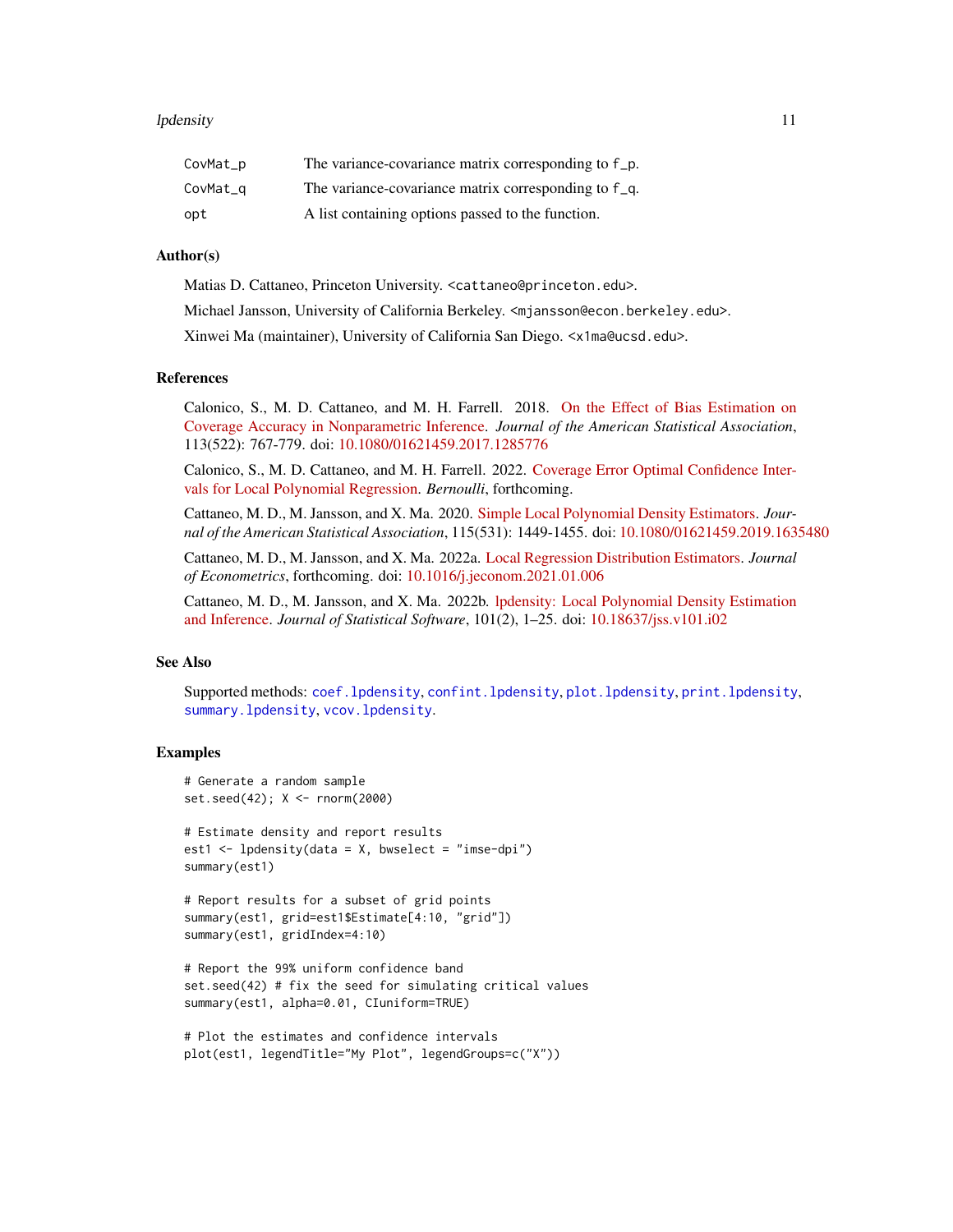```
# Plot the estimates and the 99% uniform confidence band
set.seed(42) # fix the seed for simulating critical values
plot(est1, alpha=0.01, CIuniform=TRUE, legendTitle="My Plot", legendGroups=c("X"))
# Adding a histogram to the background
plot(est1, legendTitle="My Plot", legendGroups=c("X"),
 hist=TRUE, histData=X, histBreaks=seq(-1.5, 1.5, 0.25))
```
lpdensity.plot *Plot Method for Local Polynomial Density Estimation and Inference*

#### Description

This has been replaced by [plot.lpdensity](#page-13-1).

## Usage

```
lpdensity.plot(
  ...,
  alpha = NULL,
  type = NULL,
  lty = NULL,lwd = NULL,lcol = NULL,pty = NULL,
  pwd = NULL,
  pcol = NULL,
  grid = NULL,
  CItype = NULL,
  CIuniform = FALSE,
  CIsimul = 2000,CIshade = NULL,
  CIcol = NULL,
  hist = FALSE,
  histData = NULL,
  histBreaks = NULL,
  histFillCol = 3,
  histFillShade = 0.2,
  histLineCol = "white",
  title = NULL,
  xlabel = NULL,vlabel = NULL,legendTitle = NULL,
  legendGroups = NULL
)
```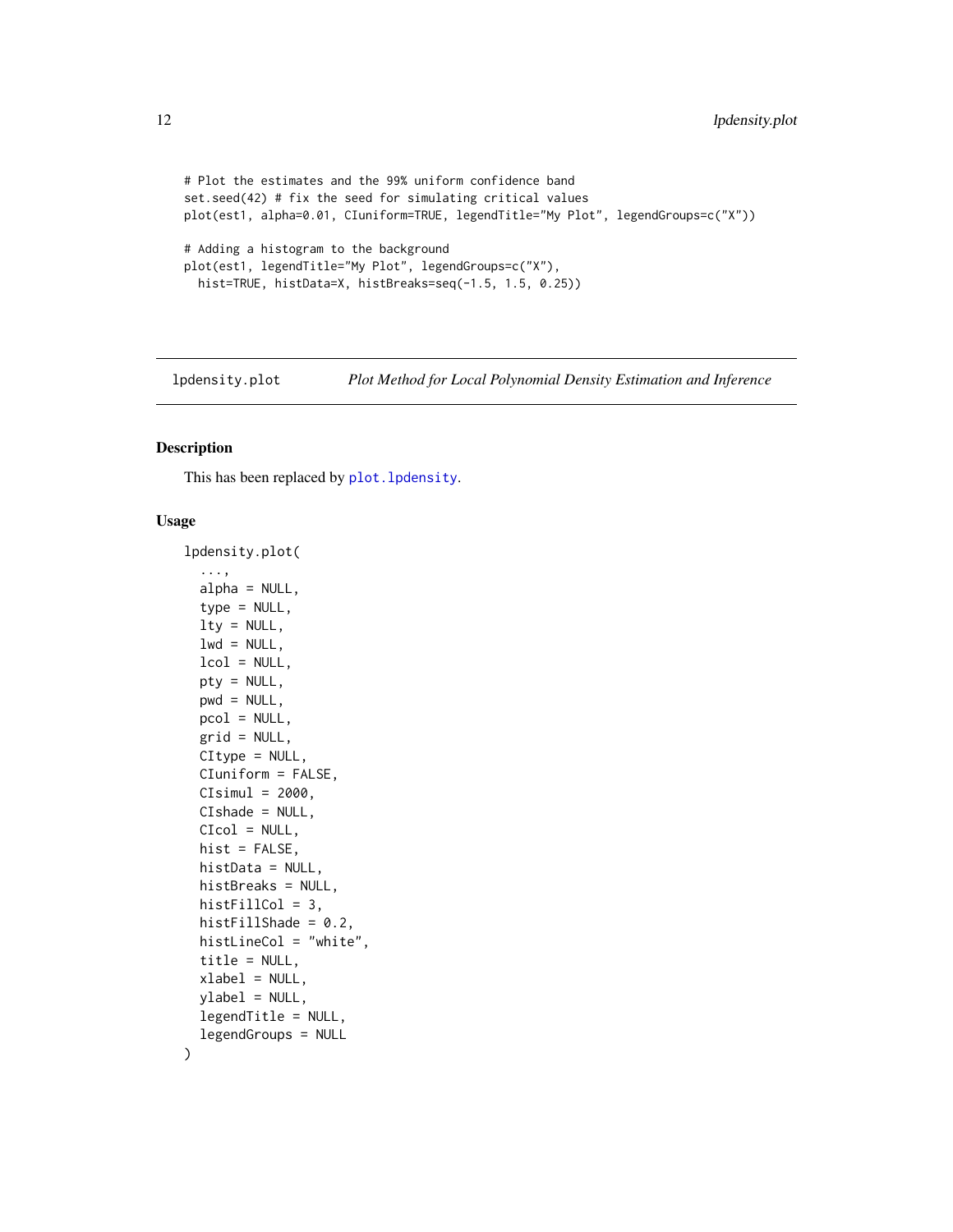## <span id="page-12-0"></span>lpdensity.plot 13

## Arguments

| $\cdots$  | Class "lpdensity" object, obtained from calling 1pdensity.                                                                                                                                                                                                                                            |
|-----------|-------------------------------------------------------------------------------------------------------------------------------------------------------------------------------------------------------------------------------------------------------------------------------------------------------|
| alpha     | Numeric scalar between 0 and 1, specifies the significance level for plotting<br>confidence intervals/bands. If more than one is provided, they will be applied to<br>each data series accordingly.                                                                                                   |
| type      | String, one of "line" (default), "points" and "both", specifies how the point<br>estimates are plotted. If more than one is provided, they will be applied to each<br>data series accordingly.                                                                                                        |
| lty       | Line type for point estimates, only effective if type is "line" or "both". 1<br>for solid line, 2 for dashed line, 3 for dotted line. For other options, see the<br>instructions for ggplot2 or par. If more than one is provided, they will be<br>applied to each data series accordingly.           |
| lwd       | Line width for point estimates, only effective if type is "line" or "both".<br>Should be strictly positive. For other options, see the instructions for ggplot2<br>or par. If more than one is provided, they will be applied to each data series<br>accordingly.                                     |
| lcol      | Line color for point estimates, only effective if type is "line" or "both". 1 for<br>black, 2 for red, 3 for green, 4 for blue. For other options, see the instructions<br>for ggplot2 or par. If more than one is provided, they will be applied to each<br>data series accordingly.                 |
| pty       | Scatter plot type for point estimates, only effective if type is "points" or<br>"both". For options, see the instructions for ggplot2 or par. If more than<br>one is provided, they will be applied to each data series accordingly.                                                                  |
| pwd       | Scatter plot size for point estimates, only effective if type is "points" or "both".<br>Should be strictly positive. If more than one is provided, they will be applied to<br>each data series accordingly.                                                                                           |
| pcol      | Scatter plot color for point estimates, only effective if type is "points" or<br>"both". 1 for black, 2 for red, 3 for green, 4 for blue. For other options, see<br>the instructions for ggplot2 or par. If more than one is provided, they will be<br>applied to each data series accordingly.       |
| grid      | Numeric vector, specifies a subset of grid points to plot point estimates. This<br>option is effective only if type is "points" or "both"; or if CI type is "ebar"<br>or "all".                                                                                                                       |
| CItype    | String, one of "region" (shaded region, default), "line" (dashed lines), "ebar"<br>(error bars), "all" (all of the previous) or "none" (no confidence region), how<br>the confidence region should be plotted. If more than one is provided, they will<br>be applied to each data series accordingly. |
| CIuniform | TRUE or FALSE (default), plotting either pointwise confidence intervals (FALSE)<br>or uniform confidence bands (TRUE).                                                                                                                                                                                |
| CIsimul   | Positive integer, specifies the number of simulations used to construct critical<br>values (default is 2000). This option is ignored if CIuniform=FALSE.                                                                                                                                              |
| CIshade   | Numeric, specifies the opaqueness of the confidence region, should be between<br>0 (transparent) and 1. Default is 0.2. If more than one is provided, they will be<br>applied to each data series accordingly.                                                                                        |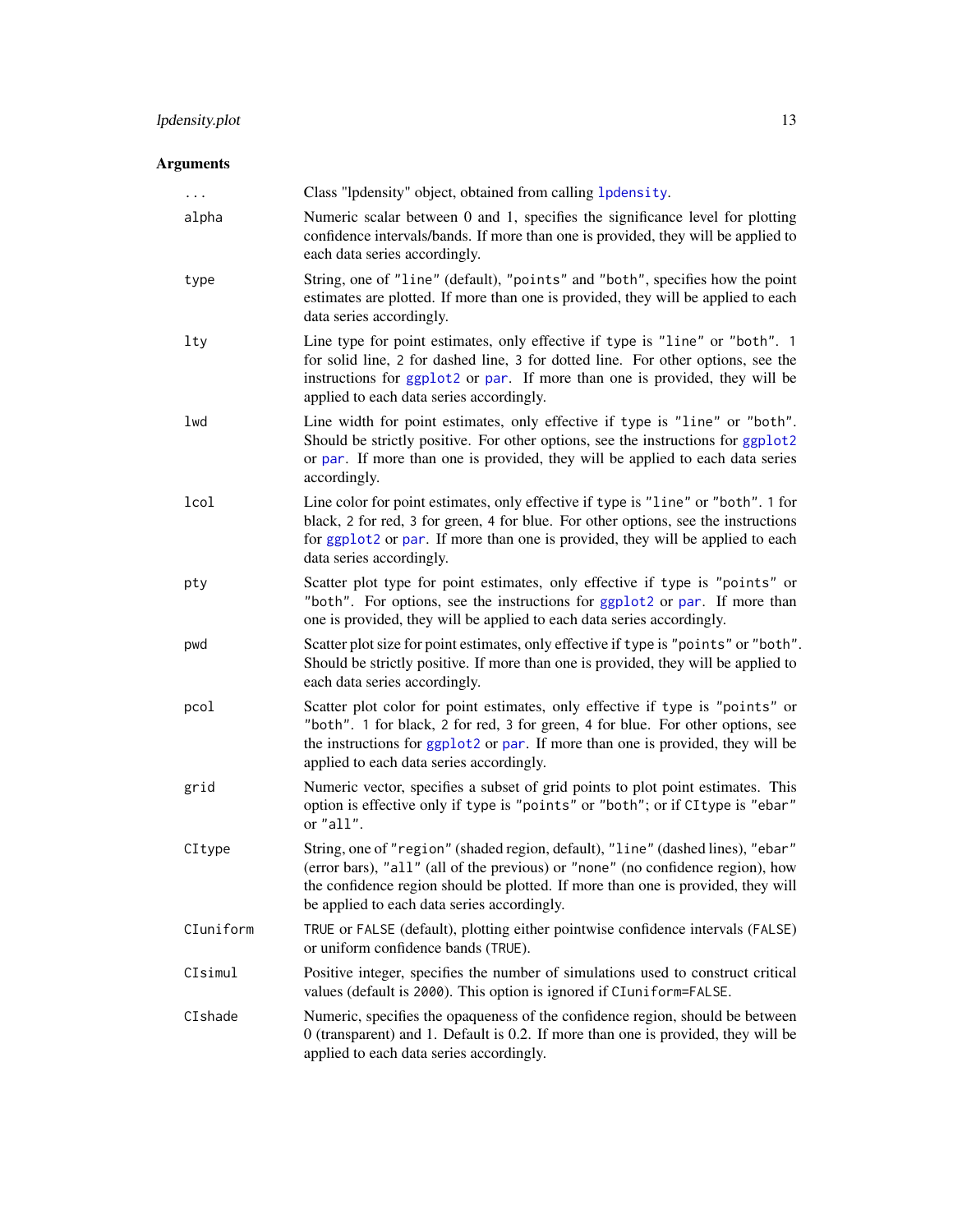<span id="page-13-0"></span>

| CIcol                 | Color of the confidence region. 1 for black, 2 for red, 3 for green, 4 for blue.<br>For other options, see the instructions for ggplot2 or par. If more than one is<br>provided, they will be applied to each data series accordingly. |
|-----------------------|----------------------------------------------------------------------------------------------------------------------------------------------------------------------------------------------------------------------------------------|
| hist                  | TRUE or FALSE (default), specifies whether a histogram should be added to the<br>background.                                                                                                                                           |
| histData              | Numeric vector, specifies the data used to construct the histogram plot.                                                                                                                                                               |
| histBreaks            | Numeric vector, specifies the breakpoints between histogram cells.                                                                                                                                                                     |
| histFillCol           | Color of the histogram cells.                                                                                                                                                                                                          |
| histFillShade         | Opaqueness of the histogram cells, should be between 0 (transparent) and 1.<br>Default is 0.2.                                                                                                                                         |
| histLineCol           | Color of the histogram lines.                                                                                                                                                                                                          |
| title, xlabel, ylabel |                                                                                                                                                                                                                                        |
|                       | Strings, specifies the title of the plot and labels for the x- and y-axis.                                                                                                                                                             |
| legendTitle           | String, specifies the legend title.                                                                                                                                                                                                    |
| legendGroups          | String vector, specifies the group names used in legend.                                                                                                                                                                               |

## Value

A stadnard ggplot object is returned, hence can be used for further customization.

## Author(s)

Matias D. Cattaneo, Princeton University. <cattaneo@princeton.edu>. Michael Jansson, University of California Berkeley. <mjansson@econ.berkeley.edu>. Xinwei Ma (maintainer), University of California San Diego. <x1ma@ucsd.edu>.

<span id="page-13-1"></span>plot.lpdensity *Plot Method for Local Polynomial Density Estimation and Inference*

## Description

The plot method for local polynomial density objects.

## Usage

```
## S3 method for class 'lpdensity'
plot(
  ...,
 alpha = NULL,type = NULL,
  lty = NULL,lwd = NULL,lcol = NULL,pty = NULL,
```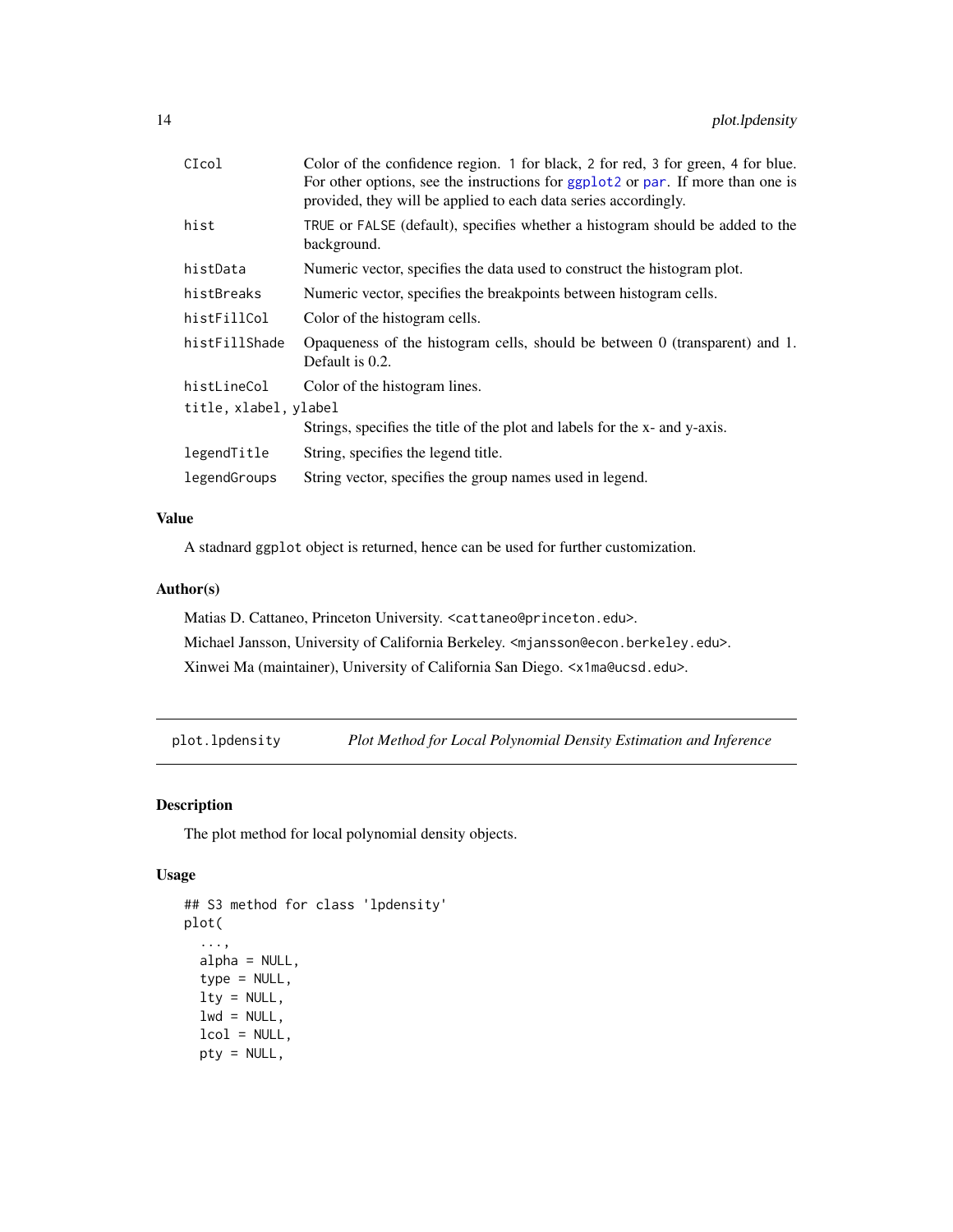## <span id="page-14-0"></span>plot.lpdensity 15

```
pwd = NULL,pcol = NULL,
grid = NULL,CItype = NULL,
CIuniform = FALSE,
CIsimul = 2000,CIshade = NULL,
CIcol = NULL,
hist = FALSE,
histData = NULL,
histBreaks = NULL,
histFillCol = 3,
histFillShade = 0.2,
histLineCol = "white",
title = NULL,
xlabel = NULL,
ylabel = NULL,
legendTitle = NULL,
legendGroups = NULL
```

```
\mathcal{L}
```
## Arguments

| $\cdots$ | Class "lpdensity" object, obtained from calling 1 pdensity.                                                                                                                                                                                                                                 |
|----------|---------------------------------------------------------------------------------------------------------------------------------------------------------------------------------------------------------------------------------------------------------------------------------------------|
| alpha    | Numeric scalar between 0 and 1, specifies the significance level for plotting<br>confidence intervals/bands. If more than one is provided, they will be applied to<br>each data series accordingly.                                                                                         |
| type     | String, one of "line" (default), "points" and "both", specifies how the point<br>estimates are plotted. If more than one is provided, they will be applied to each<br>data series accordingly.                                                                                              |
| lty      | Line type for point estimates, only effective if type is "line" or "both". 1<br>for solid line, 2 for dashed line, 3 for dotted line. For other options, see the<br>instructions for ggplot2 or par. If more than one is provided, they will be<br>applied to each data series accordingly. |
| lwd      | Line width for point estimates, only effective if type is "line" or "both".<br>Should be strictly positive. For other options, see the instructions for ggplot2<br>or par. If more than one is provided, they will be applied to each data series<br>accordingly.                           |
| lcol     | Line color for point estimates, only effective if type is "line" or "both". 1 for<br>black, 2 for red, 3 for green, 4 for blue. For other options, see the instructions<br>for ggplot2 or par. If more than one is provided, they will be applied to each<br>data series accordingly.       |
| pty      | Scatter plot type for point estimates, only effective if type is "points" or<br>"both". For options, see the instructions for ggplot2 or par. If more than<br>one is provided, they will be applied to each data series accordingly.                                                        |
| pwd      | Scatter plot size for point estimates, only effective if type is "points" or "both".<br>Should be strictly positive. If more than one is provided, they will be applied to                                                                                                                  |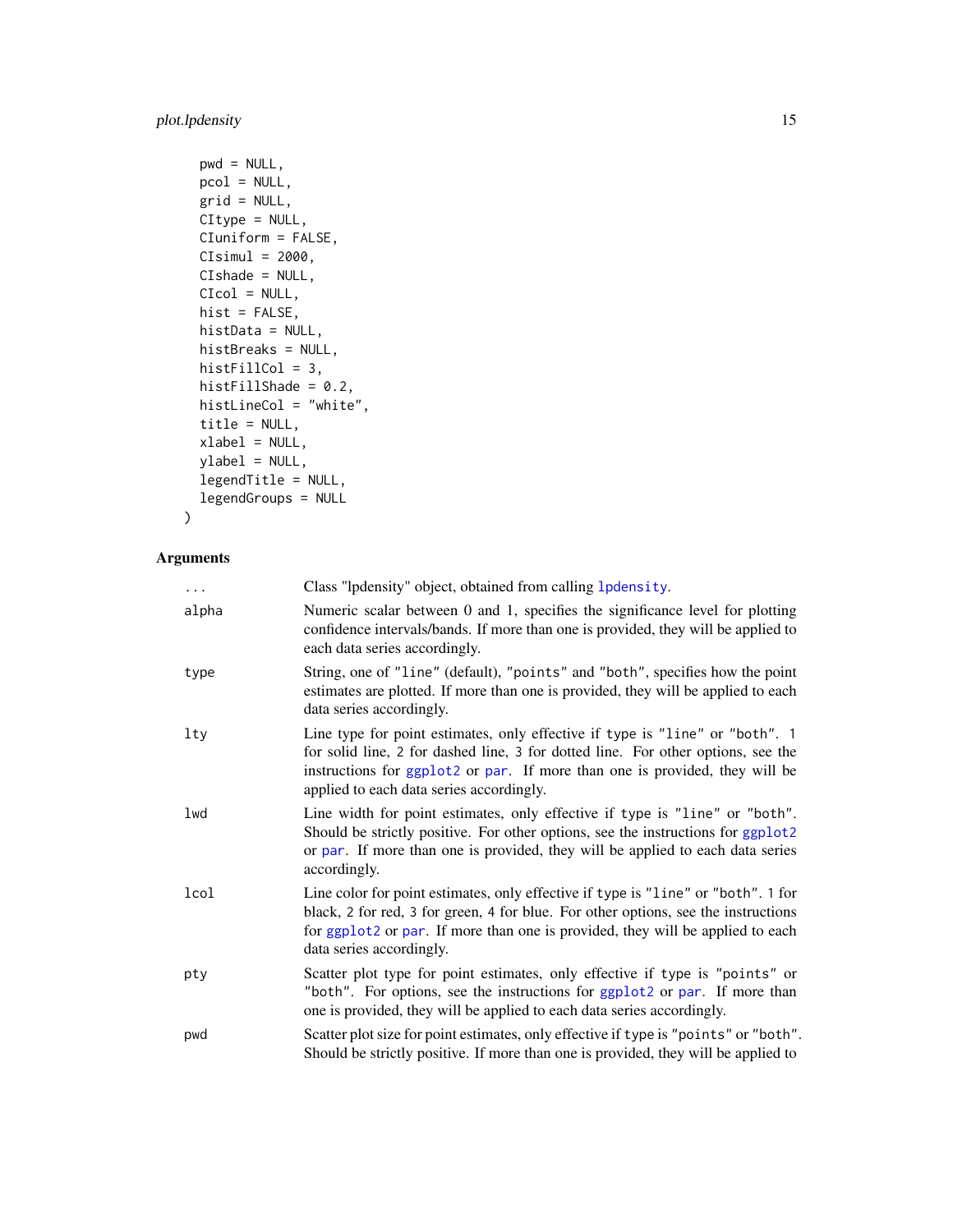each data series accordingly.

<span id="page-15-0"></span>

| Scatter plot color for point estimates, only effective if type is "points" or<br>"both". 1 for black, 2 for red, 3 for green, 4 for blue. For other options, see<br>the instructions for ggplot2 or par. If more than one is provided, they will be<br>applied to each data series accordingly.       |
|-------------------------------------------------------------------------------------------------------------------------------------------------------------------------------------------------------------------------------------------------------------------------------------------------------|
| Numeric vector, specifies a subset of grid points to plot point estimates. This<br>option is effective only if type is "points" or "both"; or if CI type is "ebar"<br>or "all".                                                                                                                       |
| String, one of "region" (shaded region, default), "line" (dashed lines), "ebar"<br>(error bars), "all" (all of the previous) or "none" (no confidence region), how<br>the confidence region should be plotted. If more than one is provided, they will<br>be applied to each data series accordingly. |
| TRUE or FALSE (default), plotting either pointwise confidence intervals (FALSE)<br>or uniform confidence bands (TRUE).                                                                                                                                                                                |
| Positive integer, specifies the number of simulations used to construct critical<br>values (default is 2000). This option is ignored if CIuniform=FALSE.                                                                                                                                              |
| Numeric, specifies the opaqueness of the confidence region, should be between<br>0 (transparent) and 1. Default is 0.2. If more than one is provided, they will be<br>applied to each data series accordingly.                                                                                        |
| Color of the confidence region. 1 for black, 2 for red, 3 for green, 4 for blue.<br>For other options, see the instructions for ggplot2 or par. If more than one is<br>provided, they will be applied to each data series accordingly.                                                                |
| TRUE or FALSE (default), specifies whether a histogram should be added to the<br>background.                                                                                                                                                                                                          |
| Numeric vector, specifies the data used to construct the histogram plot.                                                                                                                                                                                                                              |
| Numeric vector, specifies the breakpoints between histogram cells.                                                                                                                                                                                                                                    |
| Color of the histogram cells.                                                                                                                                                                                                                                                                         |
| Opaqueness of the histogram cells, should be between $0$ (transparent) and $1$ .<br>Default is 0.2.                                                                                                                                                                                                   |
| Color of the histogram lines.                                                                                                                                                                                                                                                                         |
| title, xlabel, ylabel                                                                                                                                                                                                                                                                                 |
| Strings, specifies the title of the plot and labels for the x- and y-axis.                                                                                                                                                                                                                            |
| String, specifies the legend title.                                                                                                                                                                                                                                                                   |
| String vector, specifies the group names used in legend.                                                                                                                                                                                                                                              |
|                                                                                                                                                                                                                                                                                                       |

## Value

A stadnard ggplot object is returned, hence can be used for further customization.

## Author(s)

Matias D. Cattaneo, Princeton University. <cattaneo@princeton.edu>. Michael Jansson, University of California Berkeley. <mjansson@econ.berkeley.edu>. Xinwei Ma (maintainer), University of California San Diego. <x1ma@ucsd.edu>.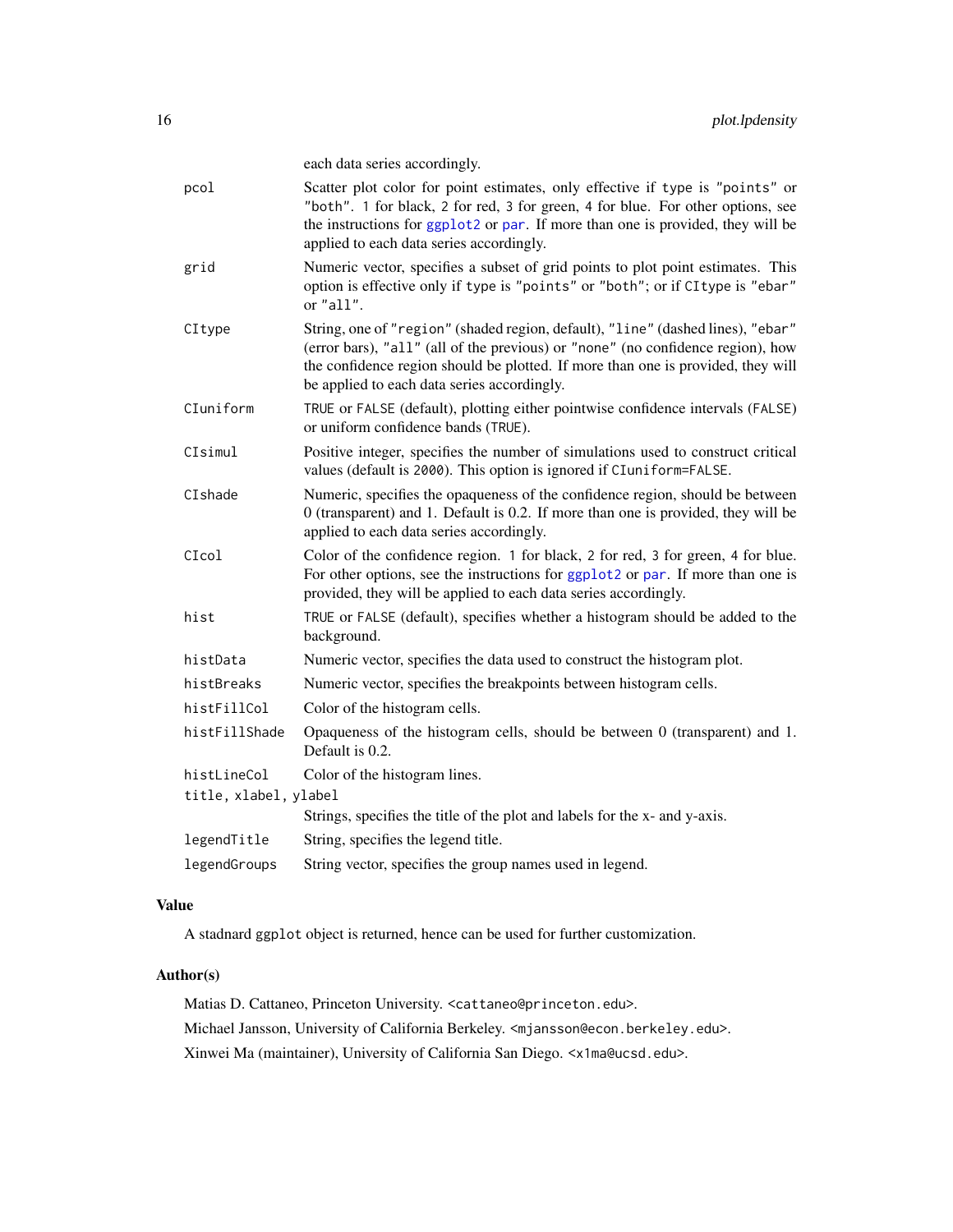## <span id="page-16-0"></span>print.lpbwdensity 17

#### See Also

[lpdensity](#page-7-1) for local polynomial density estimation.

Supported methods: [coef.lpdensity](#page-3-1), [confint.lpdensity](#page-4-1), [plot.lpdensity](#page-13-1), [print.lpdensity](#page-17-1), [summary.lpdensity](#page-19-1), [vcov.lpdensity](#page-20-1).

## Examples

```
# Generate a random sample
set.seed(42); X <- rnorm(2000)
# Generate a density discontinuity at 0
X \leftarrow X - 0.5; X[X>0] \leftarrow X[X>0] * 2# Density estimation, left of 0 (scaled by the relative sample size)
est1 <- lpdensity(data = X[X\le 0], grid = seq(-2.5, 0, 0.05), bwselect = "imse-dpi",
  scale = sum(X<=0)/length(X))# Density estimation, right of 0 (scaled by the relative sample size)
est2 <- lpdensity(data = X[X>0], grid = seq(0, 2, 0.05), bwselect = "imse-dpi",
  scale = sum(X>0)/length(X))# Plot
plot(est1, est2, legendTitle="My Plot", legendGroups=c("Left", "Right"))
# Plot uniform confidence bands
set.seed(42) # fix the seed for simulating critical values
plot(est1, est2, legendTitle="My Plot", legendGroups=c("Left", "Right"), CIuniform=TRUE)
# Adding a histogram to the background
plot(est1, est2, legendTitle="My Plot", legendGroups=c("Left", "Right"),
  hist=TRUE, histBreaks=seq(-2.4, 2, 0.2), histData=X)
# Plot point estimates for a subset of evaluation points
plot(est1, est2, legendTitle="My Plot", legendGroups=c("Left", "Right"),
  type="both", CItype="all", grid=seq(-2, 2, 0.5))
```
<span id="page-16-1"></span>print.lpbwdensity *Print Method for Local Polynomial Density Bandwidth Selection*

## Description

The print method for local polynomial density bandwidth selection objects.

#### Usage

```
## S3 method for class 'lpbwdensity'
print(x, \ldots)
```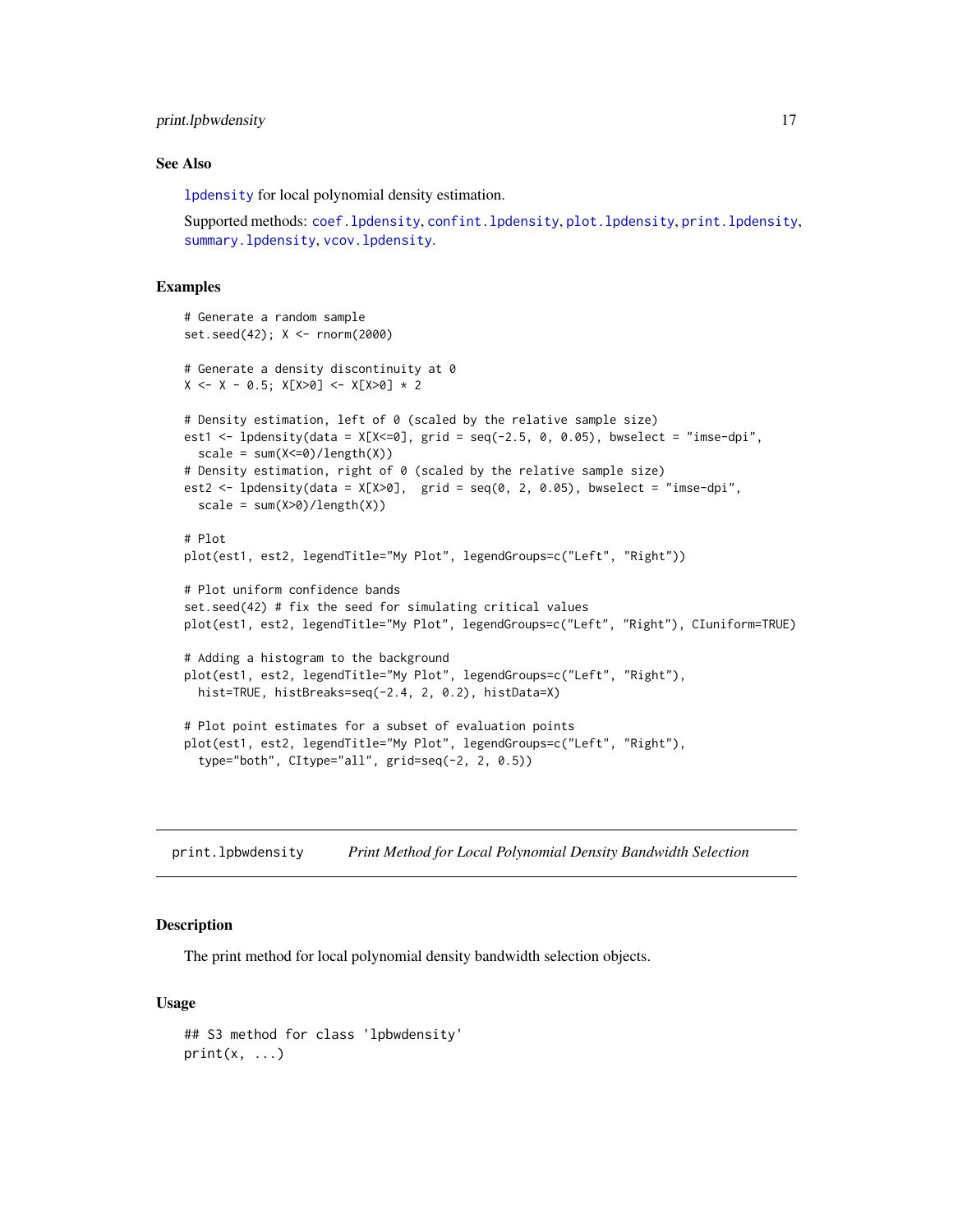#### <span id="page-17-0"></span>**Arguments**

|   | Class "lpbwdensity" object, obtained by calling 1 pbwdensity. |
|---|---------------------------------------------------------------|
| . | Other arguments.                                              |

#### Author(s)

Matias D. Cattaneo, Princeton University. <cattaneo@princeton.edu>. Michael Jansson, University of California Berkeley. <mjansson@econ.berkeley.edu>. Xinwei Ma (maintainer), University of California San Diego. <x1ma@ucsd.edu>.

#### See Also

[lpbwdensity](#page-5-1) for data-driven bandwidth selection. Supported methods: [coef.lpbwdensity](#page-2-1), [print.lpbwdensity](#page-16-1), [summary.lpbwdensity](#page-18-1).

## Examples

```
# Generate a random sample
set.seed(42); X <- rnorm(2000)
```

```
# Construct bandwidth
print(lpbwdensity(X))
```
<span id="page-17-1"></span>print.lpdensity *Print Method for Local Polynomial Density Estimation and Inference*

## Description

The print method for local polynomial density objects.

## Usage

```
## S3 method for class 'lpdensity'
print(x, \ldots)
```
## Arguments

| x        | Class "lpdensity" object, obtained from calling <b>lpdensity</b> . |
|----------|--------------------------------------------------------------------|
| $\cdots$ | Additional options.                                                |

## Author(s)

Matias D. Cattaneo, Princeton University. <cattaneo@princeton.edu>. Michael Jansson, University of California Berkeley. <mjansson@econ.berkeley.edu>. Xinwei Ma (maintainer), University of California San Diego. <x1ma@ucsd.edu>.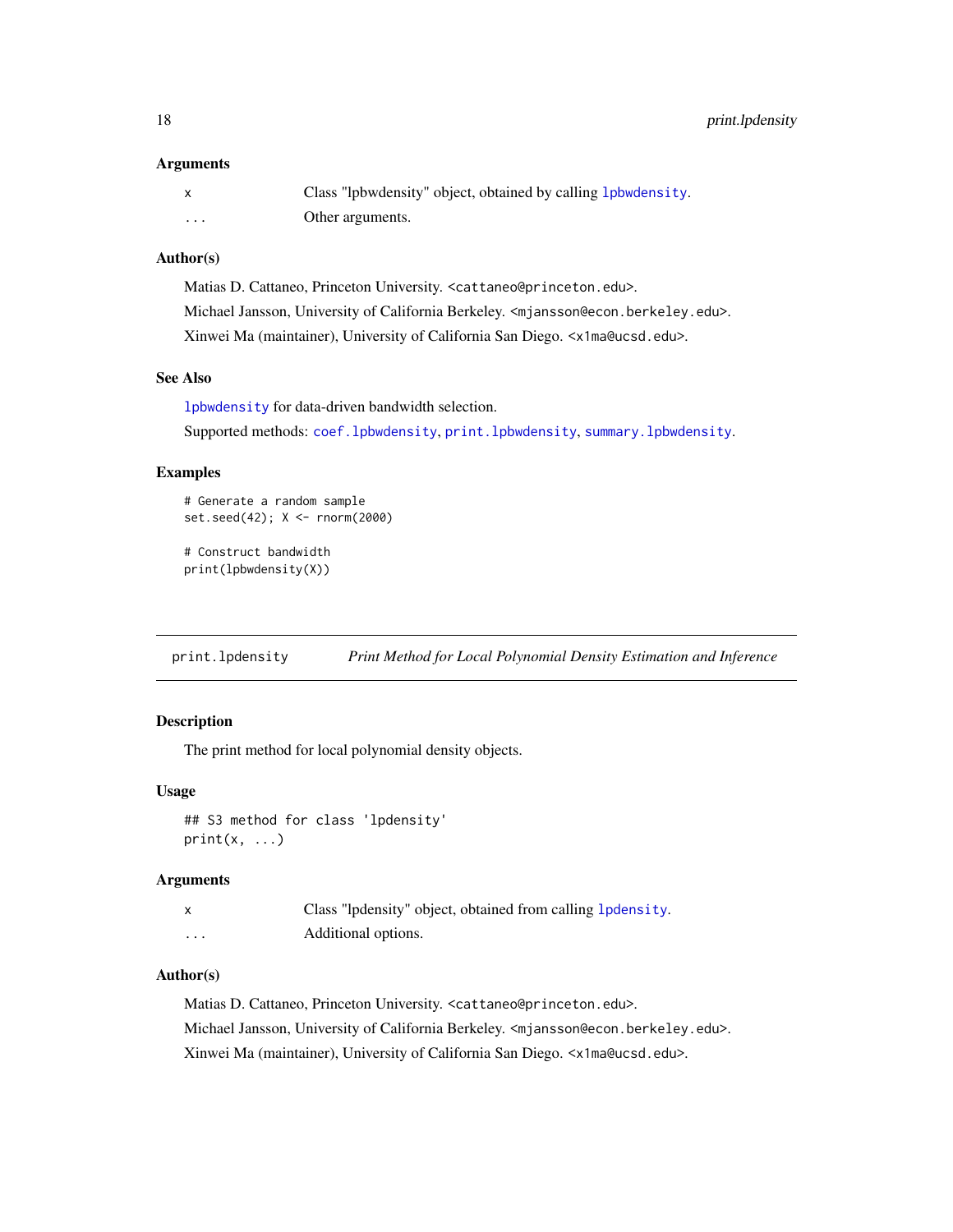#### <span id="page-18-0"></span>See Also

[lpdensity](#page-7-1) for local polynomial density estimation.

Supported methods: [coef.lpdensity](#page-3-1), [confint.lpdensity](#page-4-1), [plot.lpdensity](#page-13-1), [print.lpdensity](#page-17-1), [summary.lpdensity](#page-19-1), [vcov.lpdensity](#page-20-1).

## Examples

```
# Generate a random sample
set.seed(42); X <- rnorm(2000)
# Estimate density and report results
print(1pdensity(data = X, bwselect = "imse-dpi"))
```
<span id="page-18-1"></span>summary.lpbwdensity *Summary Method for Local Polynomial Density Bandwidth Selection*

#### Description

The summary method for local polynomial density bandwidth selection objects.

## Usage

## S3 method for class 'lpbwdensity' summary(object, ...)

## Arguments

| obiect                  | Class "lpbwdensity" object, obtained by calling <b>lpbwdensity</b> .                                                                                                     |
|-------------------------|--------------------------------------------------------------------------------------------------------------------------------------------------------------------------|
| $\cdot$ $\cdot$ $\cdot$ | Additional options, including (i) grid specifies a subset of grid points to display<br>the bandwidth; (ii) gridIndex specifies the indices of grid points to display the |
|                         | bandwidth.                                                                                                                                                               |

## Author(s)

Matias D. Cattaneo, Princeton University. <cattaneo@princeton.edu>.

Michael Jansson, University of California Berkeley. <mjansson@econ.berkeley.edu>.

Xinwei Ma (maintainer), University of California San Diego. <x1ma@ucsd.edu>.

## See Also

[lpbwdensity](#page-5-1) for data-driven bandwidth selection.

Supported methods: [coef.lpbwdensity](#page-2-1), [print.lpbwdensity](#page-16-1), [summary.lpbwdensity](#page-18-1).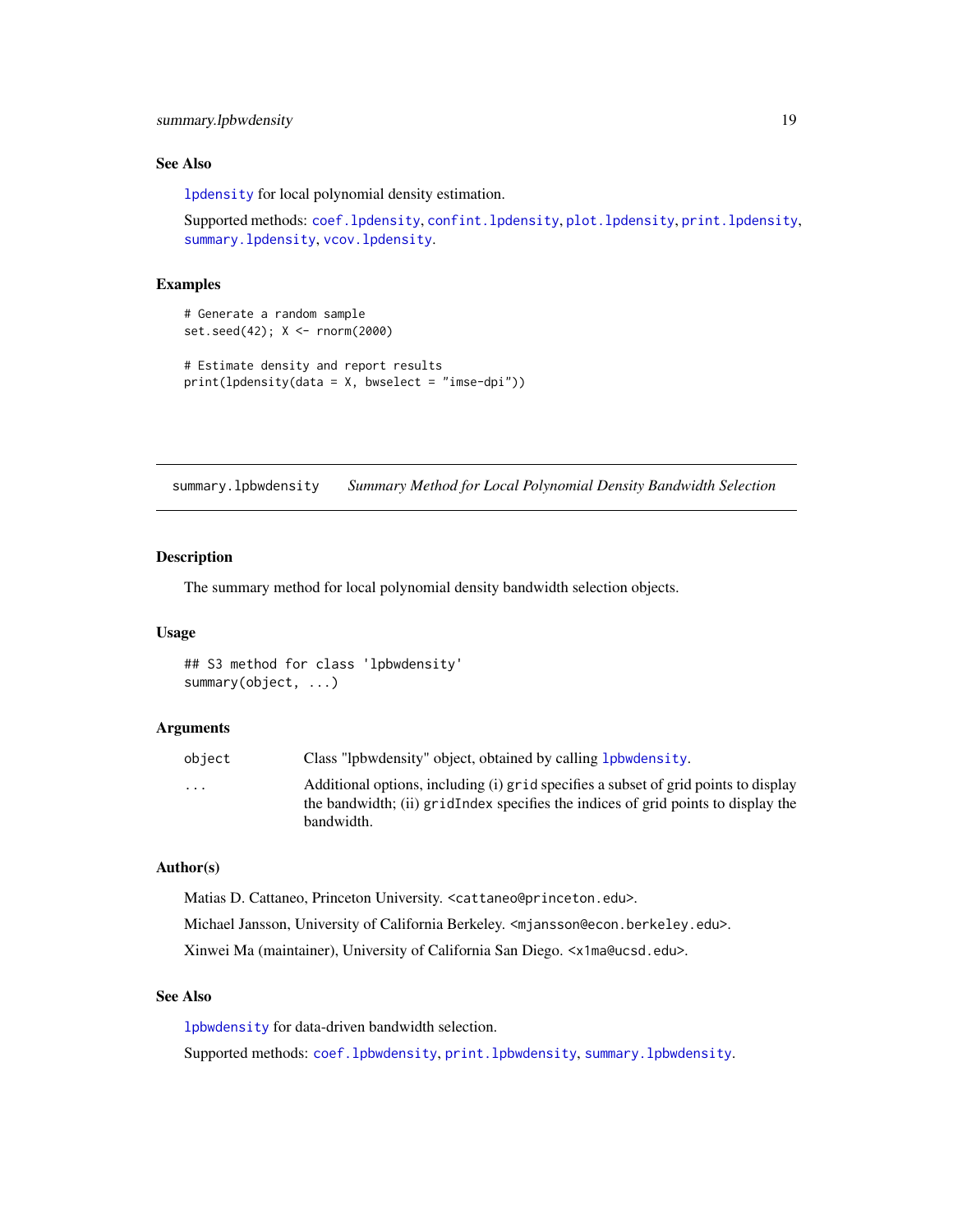## Examples

```
# Generate a random sample
set.seed(42); X <- rnorm(2000)
# Construct bandwidth
bw1 \leftarrow lpbwdensity(X)
summary(bw1)
# Display bandwidths for a subset of grid points
summary(bw1, grid=bw1$BW[4:10, "grid"])
summary(bw1, gridIndex=4:10)
```
<span id="page-19-1"></span>

| summary.lpdensity | Summary Method for Local Polynomial Density Estimation and Infer- |
|-------------------|-------------------------------------------------------------------|
|                   | ence                                                              |

## Description

The summary method for local polynomial density objects.

#### Usage

## S3 method for class 'lpdensity' summary(object, ...)

## Arguments

| object   | Class "lpdensity" object, obtained from calling 1 pdensity.                                                                                                                   |
|----------|-------------------------------------------------------------------------------------------------------------------------------------------------------------------------------|
| $\ddots$ | Additional options, including (i) grid specifies a subset of grid points to display<br>results; (ii) gridIndex specifies the indices of grid points to display results; (iii) |
|          | alpha specifies the significance level; (iv) CI uniform specifies whether display-                                                                                            |
|          | ing pointwise confidence intervals (FALSE, default) or the uniform confidence                                                                                                 |
|          | band (TRUE); $(v)$ CI simul specifies the number of simulations used to construct                                                                                             |
|          | critical values (default is 2000).                                                                                                                                            |

## Author(s)

Matias D. Cattaneo, Princeton University. <cattaneo@princeton.edu>.

Michael Jansson, University of California Berkeley. <mjansson@econ.berkeley.edu>.

Xinwei Ma (maintainer), University of California San Diego. <x1ma@ucsd.edu>.

#### See Also

[lpdensity](#page-7-1) for local polynomial density estimation.

Supported methods: [coef.lpdensity](#page-3-1), [confint.lpdensity](#page-4-1), [plot.lpdensity](#page-13-1), [print.lpdensity](#page-17-1), [summary.lpdensity](#page-19-1), [vcov.lpdensity](#page-20-1).

<span id="page-19-0"></span>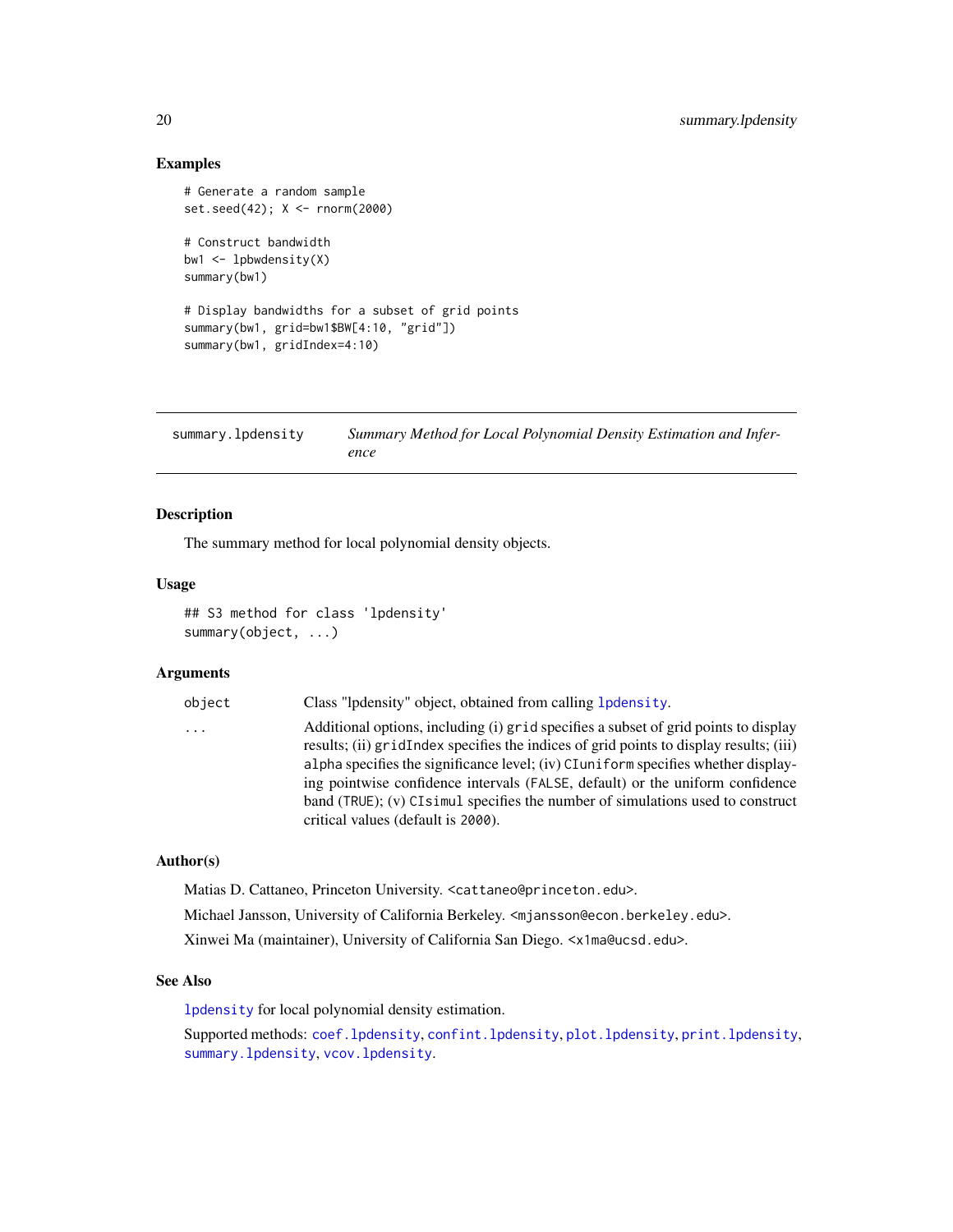## <span id="page-20-0"></span>vcov.lpdensity 21

## Examples

```
# Generate a random sample
set.seed(42); X <- rnorm(2000)
# Estimate density and report results
est1 <- lpdensity(data = X, bwselect = "imse-dpi")
summary(est1)
# Report results for a subset of grid points
summary(est1, grid=est1$Estimate[4:10, "grid"])
summary(est1, gridIndex=4:10)
# Report the 99% uniform confidence band
set.seed(42) # fix the seed for simulating critical values
summary(est1, alpha=0.01, CIuniform=TRUE)
```
<span id="page-20-1"></span>vcov.lpdensity *Vcov Method for Local Polynomial Density Estimation and Inference*

## Description

The vcov method for local polynomial density objects.

#### Usage

## S3 method for class 'lpdensity' vcov(object, ...)

## Arguments

| object | Class "lpdensity" object, obtained by calling 1 pdensity. |
|--------|-----------------------------------------------------------|
| .      | Additional options.                                       |

#### Value

| stdErr   | A matrix containing grid points and standard errors using p- and q-th order local<br>polynomials. |
|----------|---------------------------------------------------------------------------------------------------|
| CovMat_p | The variance-covariance matrix corresponding to f_p.                                              |
| CovMat_q | The variance-covariance matrix corresponding to f q.                                              |

## Author(s)

Matias D. Cattaneo, Princeton University. <cattaneo@princeton.edu>. Michael Jansson, University of California Berkeley. <mjansson@econ.berkeley.edu>. Xinwei Ma (maintainer), University of California San Diego. <x1ma@ucsd.edu>.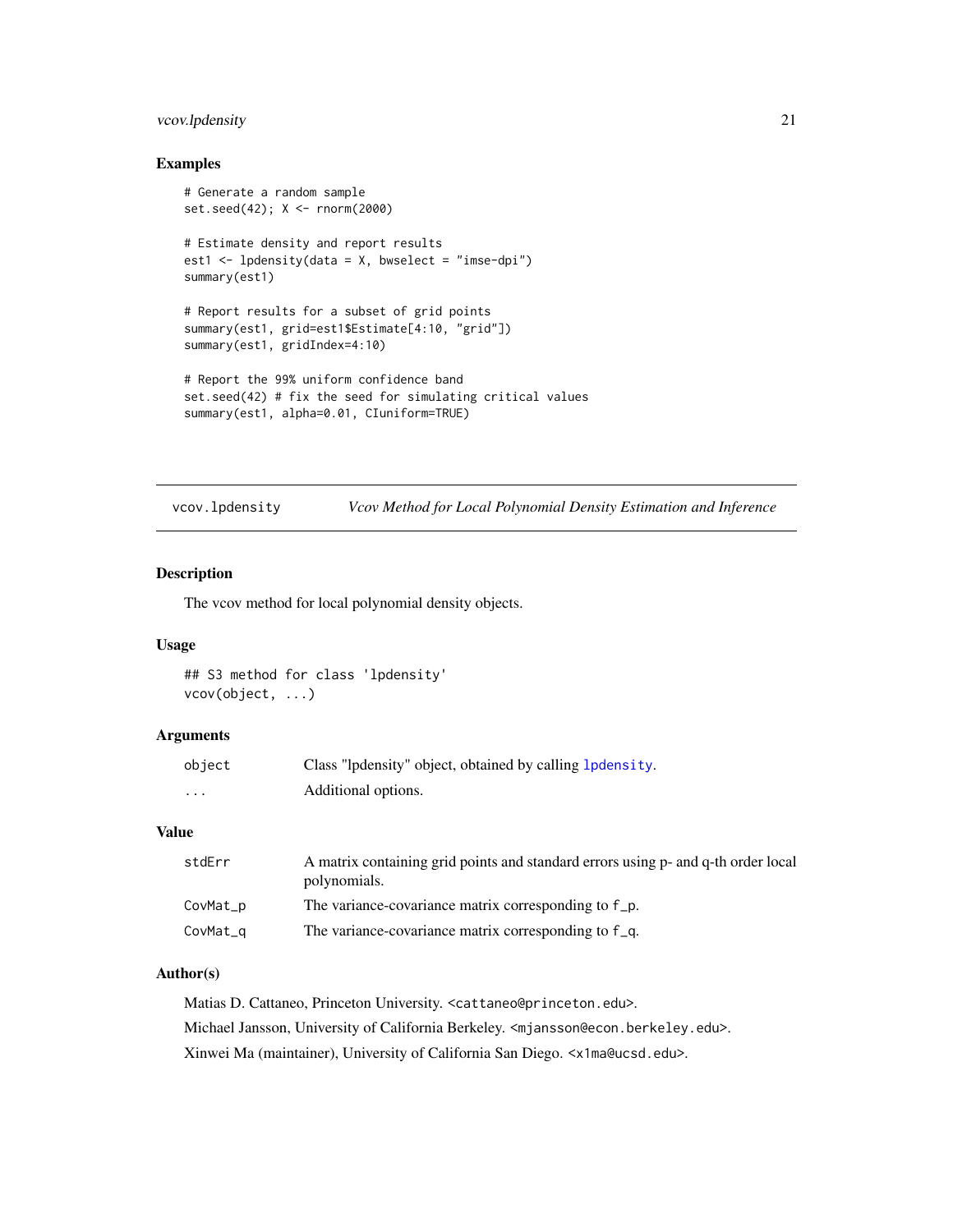## <span id="page-21-0"></span>See Also

[lpdensity](#page-7-1) for local polynomial density estimation.

Supported methods: [coef.lpdensity](#page-3-1), [confint.lpdensity](#page-4-1), [plot.lpdensity](#page-13-1), [print.lpdensity](#page-17-1), [summary.lpdensity](#page-19-1), [vcov.lpdensity](#page-20-1).

## Examples

```
# Generate a random sample
set.seed(42); X <- rnorm(2000)
```

```
# Estimate density and report results
vcov(lpdensity(data = X, bwselect = "imse-dpi"))
```